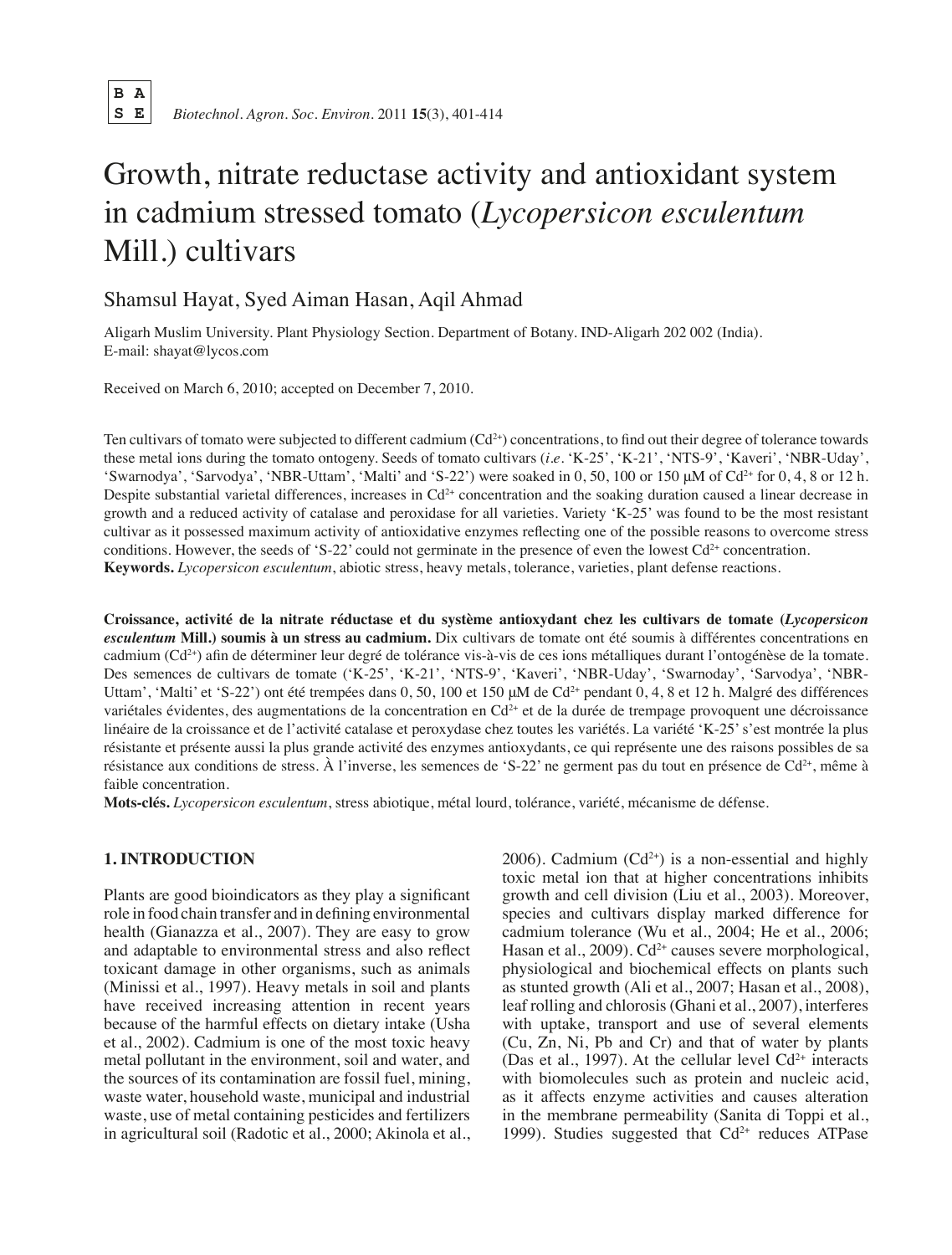activity of plasmalemma fraction (Astolfi et al., 2005), changes lipid composition by enhancing reactive oxygen species (ROS) production (Gomes-Junior et al., 2006). Moreover  $C\hat{d}^{2+}$  is an effective inhibitor of photosynthesis (Vessiliev et al., 1998; Hasan et al., 2009). A linear relationship between photosynthesis and inhibition of transpiration was observed, that suggests  $Cd^{2+}$  inhibited stomatal opening (Barcelo et al., 1986) and it also decreases the activity of several other enzymes (Hayat et al., 2007; Hasan et al., 2009).

The present study was conducted with the aim to find out the degree of tolerance among ten cultivars of tomato by soaking (*i.e.* shotgun approach) their seeds in varied cadmium chloride concentrations for different durations, and to find out the most sensitive variety and resistant one by assessing the plant through its growth and antioxidative system.

## **2. Materials and methods**

## **2.1. Biological materials**

The seeds of *Lycopersicon esculentum* L. cv. 'K-25', 'K-21', 'NTS-9', 'Kaveri', 'NBR-Uday', 'Swarnodya', 'Sarvodya', 'NBR-Uttam', 'Malti' and 'S-22' were purchased from National Seed Corporation Ltd., New Delhi, India. The healthy seeds were surface sterilized with 5% hypochlorite and were soaked in 0, 50, 100 or 150  $\mu$ M of Cd<sup>2+</sup> for 0, 4, 8 or 12 h. These seeds were sown in earthen pots (6 inches diameter) filled with sandy loam soil and farmyard manure mixed in a ratio of 6:1 to create a nursery. At 15 day stage these seedlings were uprooted and transplanted to the pots, under similar conditions as that of nursery. The plants were grown in a net house under natural environmental conditions. The average temperature, humidity, and day/night photoperiods were  $26 \pm 2^{\circ}$ C,  $65 \pm 5\%$  and 14/10 h, respectively. Plants were watered at regular intervals. The plants were removed at 30 day stage along with the soil and dipped in a bucket, filled with water, to remove the adhering soil particles, ensuring the safety of roots. The plants were blotted and the lengths of roots and shoots were measured, followed by their subsequent weighing to record their fresh mass.

#### **2.2. Estimation of nitrate reductase (NR) activity**

The activity of NR was measured following the method adopted by Jaworski (1971). The fresh leaf samples were cut into small pieces and transferred to plastic vials, containing phosphate buffer (pH 7.5) followed by the addition of potassium nitrate and isopropanol solutions. The reaction mixture was incubated at 30°C, for 2 h followed with the addition of *N*-1 naphthylethylenediamine dihydrochloride and

sulphanilamide. The absorbance of the color was read at 540 nm and was compared with that of the calibration curve. The activity of NR (nmol  $NO_2 \cdot g^{-1} \cdot h^{-1}$ ) was computed on fresh mass basis.

#### **2.3. Assay of antioxidative enzymes**

Leaf tissue  $(0.5 \text{ g})$  was homogenized in 5 ml of 50 M phosphate buffer (pH 7.0) containing 1% insoluble polyvinylpyrolidone. The homogenate was centrifuged at 15,000 rpm for 10 min and the supernatant was used as the source of enzyme. The extraction was carried out at 4°C. Peroxidase and catalase activities were assayed following the procedure described by Chance et al. (1955). Catalase activity was estimated by titrating the reaction mixture, consisting of phosphate buffer (pH 6.8), 0.1M  $H_2O_2$  enzyme extract and 2%  $H_2SO_4$  against potassium permanganate. The reaction mixture for peroxidase consisted of pyrogallol phosphate buffer (pH 6.8),  $1\%$   $H_2O_2$  and enzyme extract. Change in absorbance, due to catalytic conversion of pyrogallol to perpurogallin, was noted at an interval of 20 s for 2 h at 420 nm. A control set was prepared by using distilled water instead of enzyme extract. The activity of superoxide dismutase was assayed using the method of Beauchamp et al. (1971). The reaction mixture contained 50 mmol phosphate buffer (pH 7.8), 13 mmol methionine, 74  $\mu$ mol NBT, 2  $\mu$ mol riboflavin, 0.1 mmol EDTA and 0-50  $\mu$ l enzyme extract, and was placed under 15W fluorescent lamp. The reaction was started by switching on the light and was allowed to run for 10 min. The reaction was stopped by switching off the light. Fifty per cent inhibition by light was considered as one enzyme unit.

## **2.4. Statistical analysis**

The experiment was conducted according to simple randomized block design. A total of ten replicates for each treatment were taken. Treatment means were compared by analysis of variance using SPSS (SPSS, Chicago, IL, USA). Least Significance Difference (LSD) was calculated at the 5% level of probability.

#### **3. Results**

#### **3.1. Root length**

The observations shown in **table 1** clearly indicate that the  $Cd^{2+}$  treatment resulted in a significant decrease in the length of roots of the resulting plants. However, the response to the  $Cd^{2+}$  stress showed significant variation when the varieties were taken into consideration. The highest concentration of  $Cd^{2+}$  (150 μM) supplied for any of the duration (4, 8 or 12 h) of seed soaking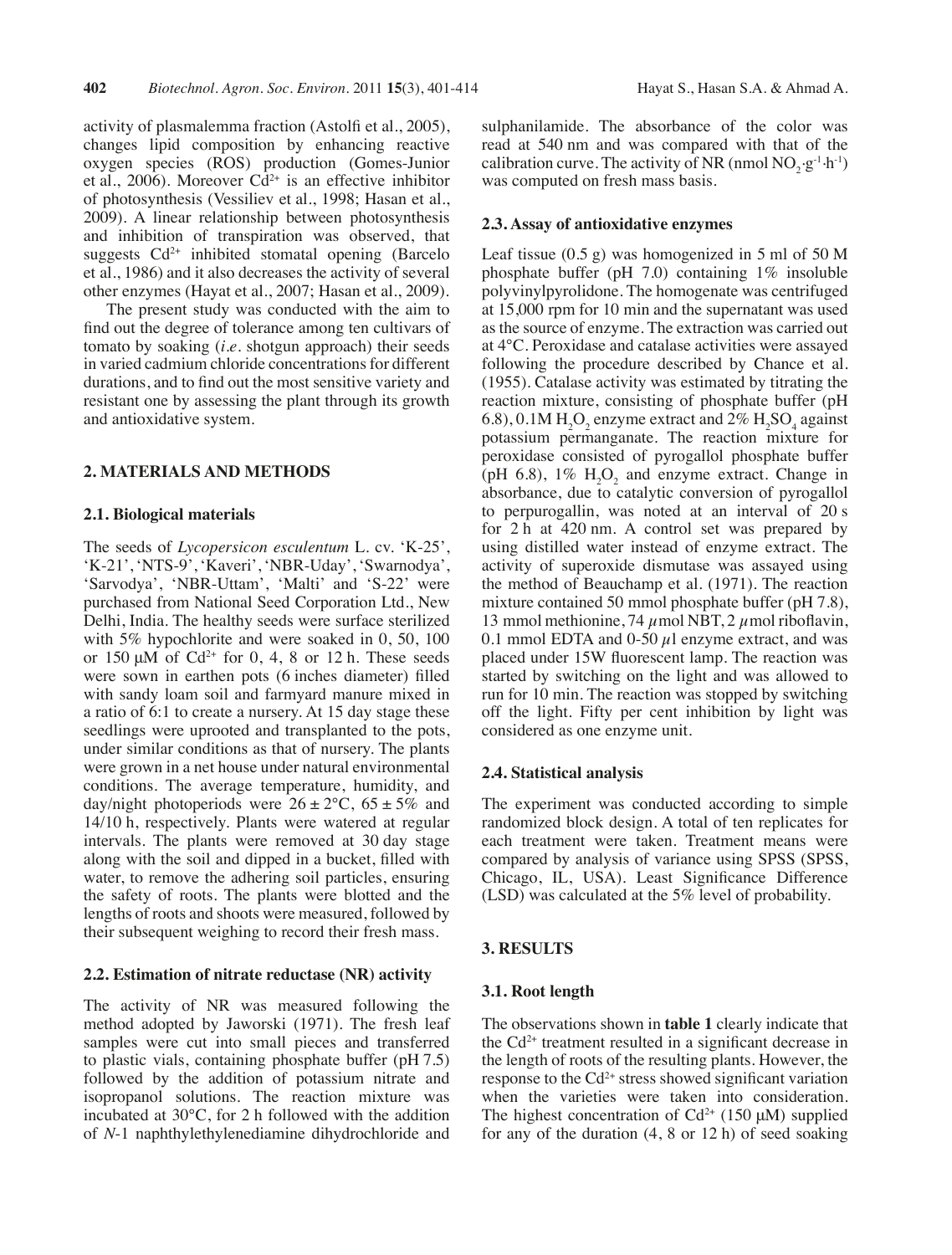| mesurées à 30 jours après semis à la suite d'un traitement des semences par trempage dans du chlorure de cadmium (CdCl <sub>2</sub> ) aux concentrations de 0, 50, 100, 150 µM<br>varieties of tomato (Lycopersicon esculentum Mill.) at 30 days after sowing $-$ Longueurs des racines (cm) de dix variétés de tomate (Lycopersicon esculentum Mill.)<br>Table 1. Effect on root length (cm) of a pre-sowing seed<br>pendant 4, 8 et 12 h.<br>Varieties | Duration of seed soaking                                                            |      |                 |                                                     |               |      |                                                                                     |           |                          |      |      |      | soaking treatment with cadmium chloride (CdCl <sub>2</sub> ) (0, 50, 100 or 150 µM) during 4, 8 or 12 h for ten different |           |                          |      |      |                  |
|----------------------------------------------------------------------------------------------------------------------------------------------------------------------------------------------------------------------------------------------------------------------------------------------------------------------------------------------------------------------------------------------------------------------------------------------------------|-------------------------------------------------------------------------------------|------|-----------------|-----------------------------------------------------|---------------|------|-------------------------------------------------------------------------------------|-----------|--------------------------|------|------|------|---------------------------------------------------------------------------------------------------------------------------|-----------|--------------------------|------|------|------------------|
|                                                                                                                                                                                                                                                                                                                                                                                                                                                          | Unsoaked<br>control                                                                 |      |                 | $\mathrm{CdCl}_2$ concentration ( $\mu\mathrm{M}$ ) |               |      | Unsoaked<br>control                                                                 |           | CdCl, concentration (µM) |      |      |      | Unsoaked<br>control                                                                                                       | 12 h      | CdCl, concentration (µM) |      |      |                  |
|                                                                                                                                                                                                                                                                                                                                                                                                                                                          |                                                                                     |      | $\overline{50}$ | 100                                                 | 150           | Mean |                                                                                     | $\bullet$ | $\overline{50}$          | 100  | 150  | Mean |                                                                                                                           | $\bullet$ | នី                       | 100  | 150  | Mean             |
| $K-25$                                                                                                                                                                                                                                                                                                                                                                                                                                                   | 6.60                                                                                | 6.62 | 6.18            | 5.75                                                | 5.20          | 6.07 | 6.60                                                                                | 6.63      | 5.76                     | 5.07 | 4.46 | 5.64 | 6.60                                                                                                                      | 6.60      | 5.17                     | 4.29 | 3.79 | 5.29             |
| $K-21$                                                                                                                                                                                                                                                                                                                                                                                                                                                   | 6.45                                                                                | 6.45 | 5.54            | 5.15                                                | 4.60          | 5.63 | 6.45                                                                                | 6.47      | 5.27                     | 4.57 | 4.03 | 5.35 | 6.45                                                                                                                      | 6.50      | 4.70                     | 4.00 | 3.50 | 5.03             |
| NTS-9                                                                                                                                                                                                                                                                                                                                                                                                                                                    | 6.48                                                                                | 6.50 | 5.20            | 4.86                                                | 4.15          | 5.43 | 6.48                                                                                | 6.53      | 4.78                     | 4.45 | 3.46 | 5.14 | 6.48                                                                                                                      | 6.55      | 4.61                     | 3.62 | 3.00 | 4.85             |
| Kaveri                                                                                                                                                                                                                                                                                                                                                                                                                                                   | 6.04                                                                                | 6.01 | 4.83            | 4.81                                                | 3.63          | 5.06 | 6.04                                                                                | 6.03      | 4.71                     | 4.00 | 2.95 | 2.37 | 6.04                                                                                                                      | 6.04      | 5.17                     | 4.29 |      | 4.30             |
| NBR-UDAY                                                                                                                                                                                                                                                                                                                                                                                                                                                 | 6.40                                                                                | 6.43 | 5.19            | 4.22                                                | 3.12          | 5.07 | 6.40                                                                                | 6.46      | 4.60                     | 3.50 | 2.45 | 4.68 | 6.40                                                                                                                      | 6.49      | 4.49                     | 3.50 |      | 4.17             |
| <b>SWARNODYA</b>                                                                                                                                                                                                                                                                                                                                                                                                                                         | 5.53                                                                                | 5.56 | 5.05            | 3.72                                                | 3.00          | 4.57 | 5.53                                                                                | 5.58      | 4.00                     | 3.10 | 2.00 | 4.04 | 5.53                                                                                                                      | 5.60      | 4.81                     | 4.13 |      | 4.01             |
| <b>ARVODYA</b>                                                                                                                                                                                                                                                                                                                                                                                                                                           | 5.32                                                                                | 5.35 | 4.80            | 3.66                                                | 2.89          | 4.40 | 5.32                                                                                | 5.39      | 3.50                     | 3.07 | 2.00 | 3.85 | 5.32                                                                                                                      | 5.42      | 3.62                     | 2.74 |      | 3.42             |
| NBR-UTTAM                                                                                                                                                                                                                                                                                                                                                                                                                                                | 6.16                                                                                | 6.18 | 4.50            | 3.08                                                | 2.35          | 4.45 | 6.16                                                                                | 6.20      | 3.31                     | 3.00 |      | 3.73 | 6.16                                                                                                                      | 6.22      | 3.12                     |      |      | 3.10             |
| MALTI                                                                                                                                                                                                                                                                                                                                                                                                                                                    | 5.60                                                                                | 5.61 | 4.45            | 2.56                                                | $\frac{5}{2}$ | 4.04 | 5.60                                                                                | 5.64      | 3.00                     | 2.45 |      | 3.33 | 5.60                                                                                                                      | 5.65      | 4.32                     |      |      | $\overline{3}$ . |
| $S - 22$                                                                                                                                                                                                                                                                                                                                                                                                                                                 | 4.29                                                                                | 4.30 |                 |                                                     |               | 1.71 | 4.29                                                                                | 4.32      |                          |      |      | 1.72 | 4.29                                                                                                                      | 4.33      |                          |      |      | 1.72             |
| Mean                                                                                                                                                                                                                                                                                                                                                                                                                                                     | 5.88                                                                                | 5.90 | 4.57            | 3.78                                                | 3.09          |      | 5.88                                                                                | 5.92      | 3.89                     | 3.32 | 2.10 |      | 5.88                                                                                                                      | 5.94      | 4.00                     | 2.65 | 1.02 |                  |
| $LSD$ at 5%                                                                                                                                                                                                                                                                                                                                                                                                                                              | Cadmium concentration $(C) = 0.40$<br>Varieties $(V) = 0.15$<br>$V \times C = 0.66$ |      |                 |                                                     |               |      | Cadmium concentration $(C) = 0.42$<br>Varieties $(V) = 0.18$<br>$V \times C = 0.73$ |           |                          |      |      |      | Cadmium concentration $(C) = 0.49$<br>Varieties $(V) = 0.15$<br>$V \times C = 0.77$                                       |           |                          |      |      |                  |
| $-$ = not survived $- n' a$ pas survécu.                                                                                                                                                                                                                                                                                                                                                                                                                 |                                                                                     |      |                 |                                                     |               |      |                                                                                     |           |                          |      |      |      |                                                                                                                           |           |                          |      |      |                  |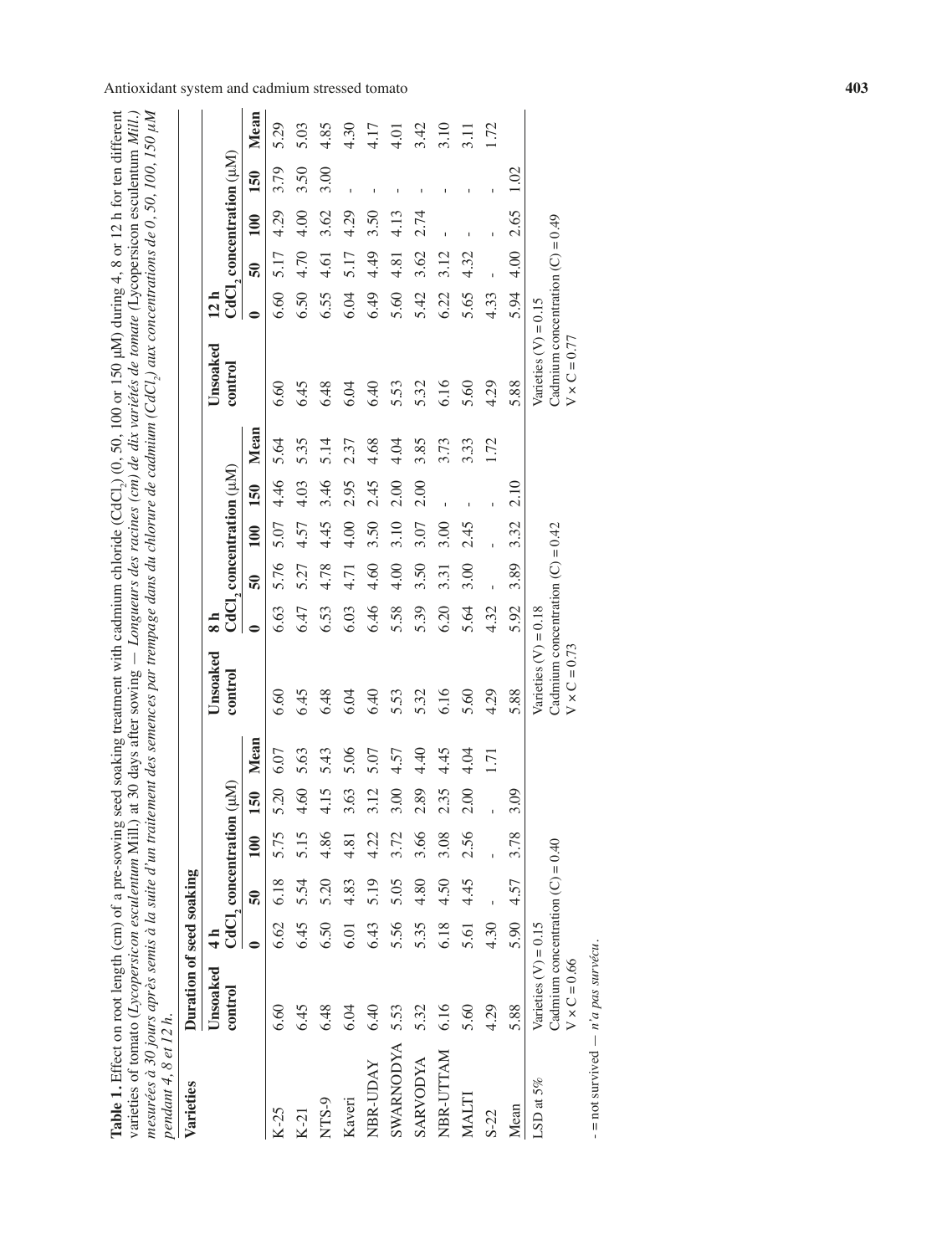caused the maximum reduction in the root length. The varieties which were severely affected by the Cd2+ were 'Sarvodya', 'NBR-Uttam' and 'Malti'. These varieties also experienced a significant damage at the lowest concentration  $(50 \mu M)$  supplied for minimum duration (4 h). Here the root length was 10.2%, 27.1% and 20.6% lower than the respective controls. The varieties K-25, K-21 and NTS-9 showed the maximum resistance to  $Cd^{2+}$ , however the higher concentration (150 μM) of  $Cd^{2+}$  fed for 12 h reduced the root length by 42.5%, 46.1% and 54.1% compared to their controls. The pattern of resistance exhibited by three varieties were 'K-25' > 'K-21' > 'NTS-9'. The varieties 'Kaveri', 'NBR-Uday' and 'Swarnodya' showed maximum inhibition of root elongation at 100 μM Cd<sup>2+</sup> concentration, soaked for 12 h. However, treating the seeds for shorter time duration (4 or 8 h) caused a lesser toxicity than 12 h soaking duration.

#### **3.2. Root fresh mass**

The shotgun approach of  $Cd^{2+}$  (50, 100 or 150  $\mu$ M) significantly reduced the root fresh mass and all the varieties differed significantly in their response to the metal concentrations (**Table 2**). The treatment combination of the highest concentration  $(150 \mu M)$ of  $Cd^{2+}$  and longest soaking duration (12 h) was most toxic, which was tolerated only by the varieties 'K-25', 'K-21' and 'NTS-9'. In response to this treatment combination these varieties exhibited 32.7%, 28.1% and 36.6% decrease, compared to their respective control. The combined effect of 50  $\mu$ M of Cd<sup>2+</sup> and 4 h soaking duration was the least damaging. The varieties 'Sarvodya', 'NBR-Uttam' and 'Malti'were so sensitive that even at the lowest level of  $Cd^{2+}$  (50  $\mu$ M) and minimum soaking duration (4 h) showed 14.2%, 16.8% and 13.6% decrease, over their respective controls. The variety 'S-22' was the most sensitive that could not survive in the presence of any of the cadmium concentration.

#### **3.3. Shoot length**

The data in **table 3** indicate that the pre-sowing seed soaking treatment (shotgun approach) caused a significant decrease in the shoot length of the resulting plants. The decrease was proportionate to the concentration of the metal as well as to the duration of soaking. The treatment for the longest duration (12 h) caused the maximum damage. The variety 'S-22' could not survive in the presence of any of the  $Cd^{2+}$ concentration, whereas the varieties 'NBR-Uttam' and 'Malti' could not survive to the pre-sowing soaking with  $Cd^{2+}$  100 and/or 150 µM for 12 or 8 h, respectively. The variety 'K-25' was the most resistant that exhibited the minimum damage in response to the stress. This variety

showed 8.2%, 12.6%, 21.4%; 11.4%, 15.5%, 25.4% and 17.2%, 26.0% and 41.3% reduction in response to 50, 100 or 150 μM of  $Cd^{2+}$  supplemented for 4, 8 or 12 h, respectively. The variety 'K-21' showed a response comparable to that of the most resistant one ('K-25'). The varieties 'Kaveri', 'NBR-Uday' and 'Swarnodya' were moderately affected by the cadmium. However, they could not resist the pre-sowing soaking in 150 μM of  $Cd^{2+}$  for 12 h. The varieties 'Sarvodya', 'NBR-Uttam' and 'Malti' experienced a severe damage and among these three varieties the order of susceptibility/ sensitivity was 'Sarvodya' > 'NBR-Uttam' > 'Malti'.

#### **3.4. Shoot fresh mass**

The plants raised from the seeds soaked in different concentrations of  $Cd^{2+}$  for 12 h duration exhibited maximum inhibition in shoot fresh mass production (**Table 4**). The varieties 'K-25', 'K-21' and 'NTS-9' showed least inhibition to 12 h soaking in 150 μM of  $Cd^{2+}$  where the values were 51.8%, 59.6% and 55.2% below their respective controls. However the other varieties could not survive in higher concentration of the metal. The varieties 'Kaveri', 'NBR-Uday', 'Swarnodya' and 'Sarvodya' were moderately affected by Cd<sup>2+</sup> and showed 31.6%, 31.1%, 45.6% and 44.1%; 49.5%, 50.0%, 52.7% and 63.9%, decrease compared to their respective controls when  $Cd^{2+}$  (150  $\mu$ M) was given for 4 or 8 h respectively.

### **3.5. Nitrate reductase (NR) activity**

**Table 5** shows that the activity of NR significantly decreased with the increasing concentration of  $Cd^{2+}$  as well as duration of soaking. The lowest concentration of  $Cd^{2+}$  (50  $\mu$ M) was least toxic for all the varieties. The other two concentrations (100 and 150 μM) showed a higher magnitude of toxicity, which shifted from variety to variety. Among the varieties 'K-25', 'K-21' and 'NTS-9' were comparatively resistant in terms of the NR activity. The varieties 'Kaveri', 'NBR-Uday' and 'Swarnodya' were neither too resistant nor too sensitive. In these three varieties seed soaking in 100 μM of Cd<sup>2+</sup> for 4, 8 or 12 h inhibited the activity of NR by 16.9%, 20.2%, 26.1; and 17.5%, 24.3%, 27.7%; and 14.4%, 23.3%, 26.7% compared to their respective control. The varieties 'Sarvodya', 'NBR-Uttam' and 'Malti' were highly sensitive to the cadmium ion.

#### **3.6. Antioxidative enzyme activities**

The activities of catalase (CAT), peroxidase (POX) and superoxide dismutase (SOD) were positively affected by the  $Cd^{2+}$  as well as its duration of soaking in all the varieties (**Tables 6**, **7**, **8**) and this increase was directly proportional to the both treatment components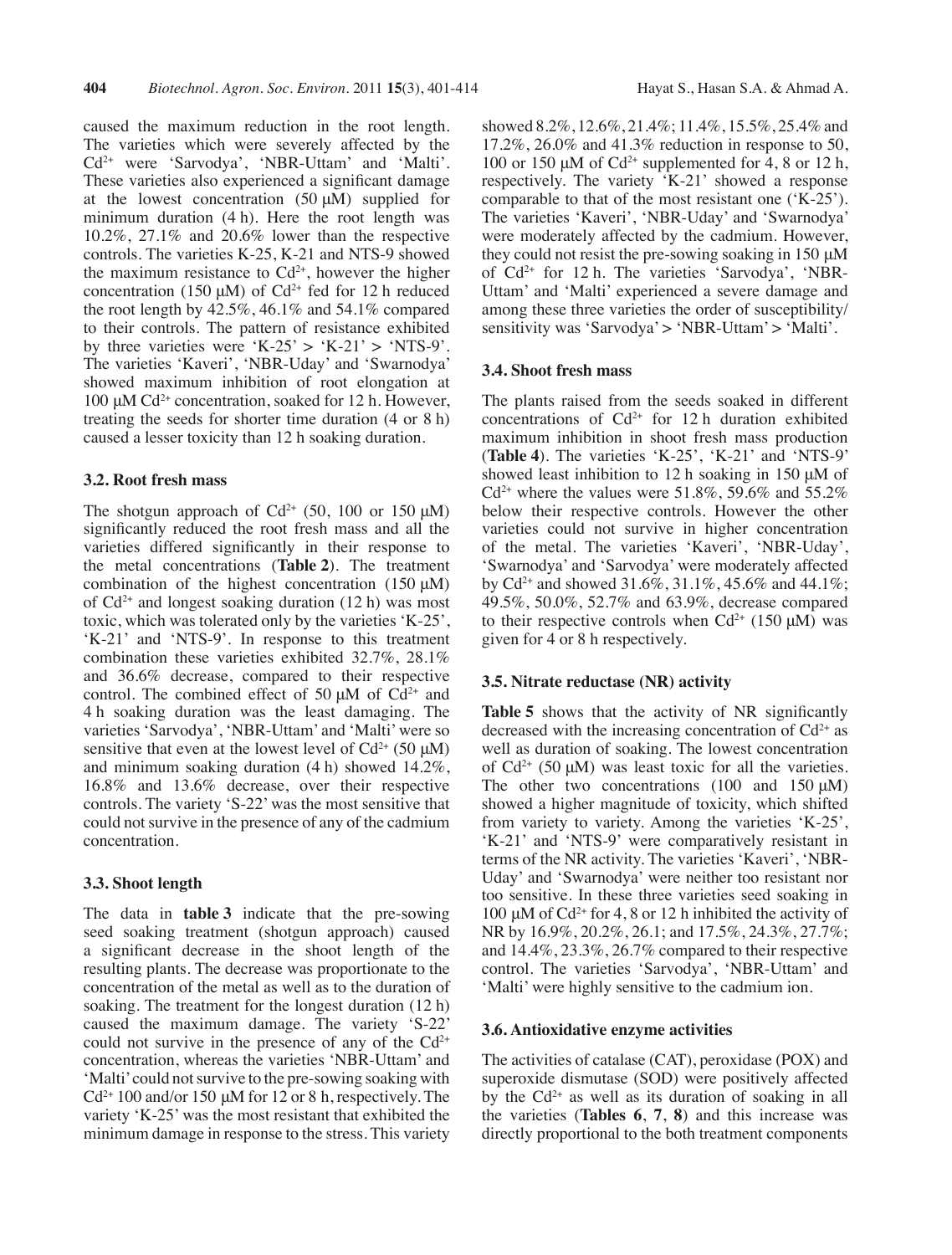| eed soaking treatment with cadmium chloride (CdCl,) (0, 50, 100 or 150 µM) during 4, 8 or 12 h for ten different | t 30 days after sowing $-$ Poids frais des racines (g) de dix variétés de tomate (Lycopersicon esculentum Mill | mesurés à 30 jours après semis à la suite d'un traitement en pré-semis des semences par leur trempage dans du chlorure de cadmium (CdCl.), aux concentrations de 0. |                                       |
|------------------------------------------------------------------------------------------------------------------|----------------------------------------------------------------------------------------------------------------|---------------------------------------------------------------------------------------------------------------------------------------------------------------------|---------------------------------------|
|                                                                                                                  |                                                                                                                |                                                                                                                                                                     |                                       |
|                                                                                                                  |                                                                                                                |                                                                                                                                                                     |                                       |
|                                                                                                                  |                                                                                                                |                                                                                                                                                                     |                                       |
|                                                                                                                  |                                                                                                                |                                                                                                                                                                     |                                       |
|                                                                                                                  |                                                                                                                |                                                                                                                                                                     |                                       |
|                                                                                                                  |                                                                                                                |                                                                                                                                                                     |                                       |
|                                                                                                                  |                                                                                                                |                                                                                                                                                                     |                                       |
|                                                                                                                  |                                                                                                                |                                                                                                                                                                     |                                       |
|                                                                                                                  |                                                                                                                |                                                                                                                                                                     |                                       |
|                                                                                                                  |                                                                                                                |                                                                                                                                                                     |                                       |
|                                                                                                                  |                                                                                                                |                                                                                                                                                                     |                                       |
|                                                                                                                  |                                                                                                                |                                                                                                                                                                     |                                       |
| <b>Table 2.</b> Effect on root fresh mass $(g)$ of a pre-sowing set                                              | varieties of tomato (Lycopersicon esculentum Mill.) at                                                         |                                                                                                                                                                     | 50. 100. 150 uM pendant 4. 8 et 12 h. |
|                                                                                                                  |                                                                                                                |                                                                                                                                                                     |                                       |

| 50, 100, 150 µM pendant 4, 8 et 12 h.<br>Varieties | Duration of seed soaking                                                               |               |      |                          |                          |      |                                                                                        |               |                                                     |      |      |      |                                                                                        |                 |                 |      |                          |                  |
|----------------------------------------------------|----------------------------------------------------------------------------------------|---------------|------|--------------------------|--------------------------|------|----------------------------------------------------------------------------------------|---------------|-----------------------------------------------------|------|------|------|----------------------------------------------------------------------------------------|-----------------|-----------------|------|--------------------------|------------------|
|                                                    | Unsoaked                                                                               | $\frac{1}{4}$ |      |                          |                          |      | Unsoaked                                                                               | $\frac{1}{8}$ |                                                     |      |      |      | Unsoaked                                                                               | 12 <sub>h</sub> |                 |      |                          |                  |
|                                                    | control                                                                                |               |      | CdCl, concentration (µM) |                          |      | control                                                                                |               | $\mathrm{CdCl}_2$ concentration ( $\mu\mathrm{M}$ ) |      |      |      | control                                                                                |                 |                 |      | CdCl, concentration (µM) |                  |
|                                                    |                                                                                        | $\bullet$     | នី   | 100                      | 150                      | Mean |                                                                                        | $\bullet$     | $\overline{50}$                                     | 100  | 150  | Mean |                                                                                        | $\bullet$       | $\overline{50}$ | 100  | 150                      | Mean             |
| $K-25$                                             | 0.91                                                                                   | 0.91          | 0.86 | 0.81                     | 0.75                     | 0.85 | 0.91                                                                                   | 0.92          | 0.81                                                | 0.76 | 0.70 | 0.82 | 0.91                                                                                   | 0.92            | 0.78            | 0.70 | 0.62                     | 0.77             |
| $K-21$                                             | 0.73                                                                                   | 0.74          | 0.69 | 0.67                     | 0.64                     | 0.69 | 0.73                                                                                   | 0.74          | 0.69                                                | 0.64 | 0.59 | 0.68 | 0.73                                                                                   | 0.75            | 0.63            | 0.59 | 0.54                     | 0.65             |
| NTS-9                                              | $\overline{0.71}$                                                                      | 0.71          | 0.66 | 0.63                     | 0.58                     | 0.66 | 0.71                                                                                   | 0.72          | 0.66                                                | 0.61 | 0.53 | 0.64 | 0.71                                                                                   | 0.72            | 0.61            | 0.54 | 0.46                     | $\overline{0.6}$ |
| Kaveri                                             | 0.66                                                                                   | 0.67          | 0.62 | 0.56                     | 0.52                     | 0.60 | 0.66                                                                                   | 0.67          | 0.61                                                | 0.56 | 0.52 | 0.60 | 0.66                                                                                   | 0.67            | 0.56            | 0.47 |                          | 0.47             |
| NBR-UDAY                                           | 0.64                                                                                   | 0.64          | 0.59 | 0.54                     | 64.0                     | 0.58 | 0.64                                                                                   | 0.65          | 0.59                                                | 0.45 | 0.44 | 0.55 | 0.64                                                                                   | 0.65            | 0.56            | 0.38 |                          | 0.44             |
| <b>SWARNODYA</b>                                   | 0.60                                                                                   | 0.61          | 0.54 | 0.48                     | 0.43                     | 0.53 | 0.60                                                                                   | 0.61          | 0.44                                                | 0.40 | 0.38 | 0.48 | 0.60                                                                                   | 0.61            | 0.47            | 0.35 | I.                       | 0.40             |
| <b>ARVODYA</b>                                     | 0.55                                                                                   | 0.56          | 0.48 | 0.42                     | 0.37                     | 0.48 | 0.55                                                                                   | 0.56          | 0.42                                                | 0.35 | 0.30 | 0.43 | 0.55                                                                                   | 0.56            | 0.37            | 0.30 |                          | 0.36             |
| NBR-UTTAM                                          | 0.50                                                                                   | 0.50          | 0.41 | 0.37                     | 0.32                     | 0.42 | 0.50                                                                                   | 0.50          | 0.37                                                | 0.30 |      | 0.33 | 0.50                                                                                   | 0.51            | 0.32            |      |                          | 0.26             |
| MALTI                                              | 0.43                                                                                   | 0.44          | 0.38 | 0.32                     | $\sqrt{ }$<br>$\ddot{0}$ | 0.36 | 0.43                                                                                   | 0.45          | 0.32                                                | 0.27 |      | 0.29 | 0.43                                                                                   | 0.44            | 0.32            |      |                          | 0.24             |
| $S-22$                                             | 0.46                                                                                   | 0.46          |      |                          |                          | 0.18 | 0.46                                                                                   | 0.47          |                                                     |      |      | 0.18 | 0.46                                                                                   | 0.47            |                 |      |                          | 0.18             |
| Mean                                               | 0.62                                                                                   | 0.62          | 0.52 | 0.48                     | $\ddot{=}$               |      | 0.62                                                                                   | 0.63          | 0.49                                                | 0.43 | 0.34 |      | 0.62                                                                                   | 0.63            | 0.46            | 0.33 | 0.16                     |                  |
| LSD at $5\%$                                       | Cadmium concentration $(C) = 0.040$<br>Varieties $(V) = 0.024$<br>$V \times C = 0.076$ |               |      |                          |                          |      | Cadmium concentration $(C) = 0.049$<br>Varieties $(V) = 0.020$<br>$V \times C = 0.083$ |               |                                                     |      |      |      | Cadmium concentration $(C) = 0.050$<br>Varieties $(V) = 0.024$<br>$V \times C = 0.090$ |                 |                 |      |                          |                  |
| $-$ not curvived $ n^2 a$ nor curves               |                                                                                        |               |      |                          |                          |      |                                                                                        |               |                                                     |      |      |      |                                                                                        |                 |                 |      |                          |                  |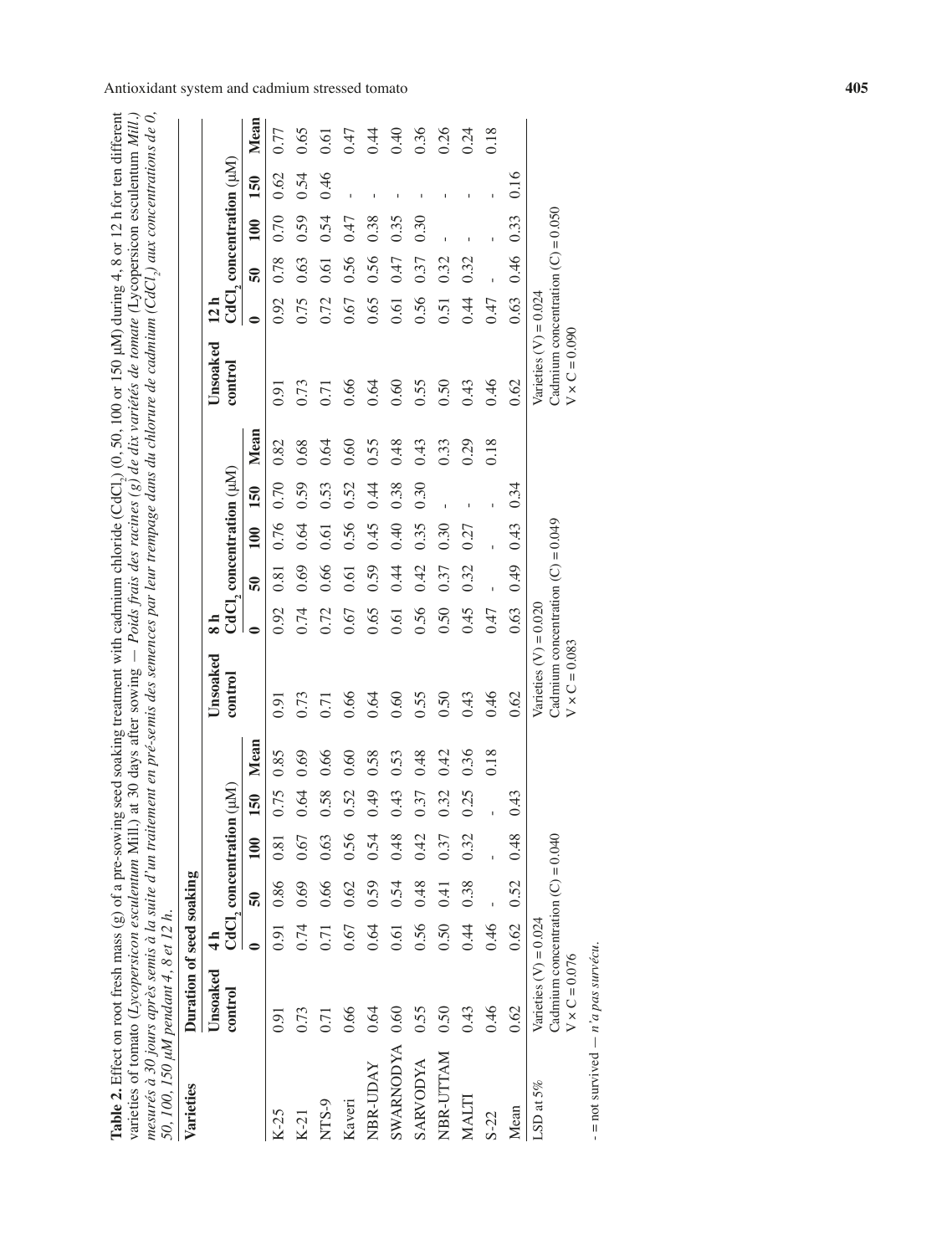|                                         | Table 3. Effect on shoot length (cm) of a pre-sowing seed soaking treatment with cadmium chloride (CdCl.) (0, 50, 100 or 150 µM) during 4, 8 or 12 h for ten different           |
|-----------------------------------------|----------------------------------------------------------------------------------------------------------------------------------------------------------------------------------|
|                                         |                                                                                                                                                                                  |
|                                         | varieties of tomato (Lycopersicon esculentum Mill.) at 30 days after sowing $-L$ ongueurs des tiges (cm) de dix variétés de tomate (Lycopersicon esculentum Mill.)               |
|                                         |                                                                                                                                                                                  |
|                                         | nesurées à 30 jours après semis à la suite d'un traitement en pré-semis des semences par leur trempage dans du chlorure de cadmium (CdCl <sub>2</sub> ) aux concentrations de 0, |
|                                         |                                                                                                                                                                                  |
|                                         | 50, 100, 150 µM pendant 4, 8 et 12 h.                                                                                                                                            |
|                                         |                                                                                                                                                                                  |
| $V_{\alpha}$ $\ldots$ $\ldots$ $\ldots$ | Duration of cool cooling                                                                                                                                                         |

| Varieties        | Duration of seed soaking                                                            |               |                 |                          |      |      |                                                                                     |           |                 |      |                          |      |                                                                                     |      |      |      |                          |      |
|------------------|-------------------------------------------------------------------------------------|---------------|-----------------|--------------------------|------|------|-------------------------------------------------------------------------------------|-----------|-----------------|------|--------------------------|------|-------------------------------------------------------------------------------------|------|------|------|--------------------------|------|
|                  | Unsoaked                                                                            | $\frac{1}{4}$ |                 |                          |      |      | Unsoaked                                                                            |           |                 |      |                          |      | Unsoaked                                                                            | 12 h |      |      |                          |      |
|                  | control                                                                             |               |                 | CdCl, concentration (µM) |      |      | control                                                                             |           |                 |      | CdCl, concentration (µM) |      | control                                                                             |      |      |      | CdCl, concentration (µM) |      |
|                  |                                                                                     | $\bullet$     | $\overline{50}$ | 100                      | 150  | Mean |                                                                                     | $\bullet$ | $\overline{50}$ | 100  | 150                      | Mean |                                                                                     |      | ត្ថិ | 100  | 150                      | Mean |
| $K-25$           | 7.60                                                                                | 7.60          | 6.97            | 6.64                     | 5.97 | 6.95 | 7.60                                                                                | 7.71      | 6.83            | 6.51 | 5.75                     | 6.88 | 7.60                                                                                | 7.84 | 6.49 | 5.80 | 4.60                     | 6.46 |
| $K-21$           | 7.78                                                                                | 7.81          | 6.85            | 6.30                     | 5.83 | 6.91 | 7.78                                                                                | 7.87      | 6.79            | 6.10 | 5.60                     | 6.82 | 7.78                                                                                | 7.91 | 6.18 | 5.47 | 4.32                     | 6.33 |
| NTS-9            | 6.90                                                                                | 6.90          | 6.60            | 6.18                     | 5.67 | 6.45 | 6.90                                                                                | 6.99      | 6.43            | 6.06 | 5.00                     | 6.27 | 6.90                                                                                | 7.12 | 6.03 | 5.05 | 4.19                     | 5.85 |
| Kaveri           | 6.86                                                                                | 6.89          | 6.49            | 6.10                     | 5.43 | 6.35 | 6.86                                                                                | 6.90      | 5.81            | 5.64 | 4.80                     | 6.00 | 6.86                                                                                | 7.08 | 5.49 | 4.66 |                          | 4.81 |
| NBR-UDAY         | 6.50                                                                                | 6.52          | 6.50            | 5.99                     | 5.32 | 6.16 | 6.50                                                                                | 6.45      | 5.80            | 4.81 | 4.07                     | 5.52 | 6.50                                                                                | 6.66 | 5.07 | 4.36 | Ï                        | 4.51 |
| <b>SWARNODYA</b> | 6.37                                                                                | 6.41          | 5.41            | 5.18                     | 4.93 | 5.66 | 6.37                                                                                | 6.57      | 5.36            | 4.60 | 3.90                     | 5.36 | 6.37                                                                                | 6.63 | 4.30 | 4.00 |                          | 4.26 |
| <b>SARVODYA</b>  | 6.29                                                                                | 6.31          | 5.07            | 4.63                     | 3.93 | 5.24 | 6.29                                                                                | 6.44      | 4.91            | 4.43 | 2.83                     | 4.98 | 6.29                                                                                | 6.47 | 4.20 | 3.87 |                          | 4.16 |
| NBR-UTTAM        | 6.18                                                                                | 6.19          | 5.29            | 4.01                     | 3.98 | 5.13 | 6.18                                                                                | 6.23      | 5.10            | 4.51 |                          | 4.40 | 6.18                                                                                | 6.30 | 4.69 |      |                          | 3.43 |
| MALTI            | 5.87                                                                                | 5.90          | 5.04            | 3.87                     | 3.25 | 4.78 | 5.87                                                                                | 5.97      | 4.81            | 3.16 |                          | 3.96 | 5.87                                                                                | 6.03 | 3.21 | f,   |                          | 3.02 |
| $S-22$           | 5.64                                                                                | 5.57          |                 |                          |      | 2.24 | 5.64                                                                                | 5.69      |                 |      |                          | 2.26 | 5.64                                                                                | 5.73 |      |      |                          | 2.27 |
| Mean             | 6.59                                                                                | 6.61          | 5.42            | 4.89                     | 4.43 |      | 6.59                                                                                | 6.68      | 5.18            | 4.58 | 3.19                     |      | 6.59                                                                                | 6.77 | 4.56 | 3.32 | 1.3                      |      |
| LSD at $5\%$     | Cadmium concentration $(C) = 0.06$<br>Varieties $(V) = 0.08$<br>$V \times C = 0.17$ |               |                 |                          |      |      | Cadmium concentration $(C) = 0.20$<br>Varieties $(V) = 0.25$<br>$V \times C = 0.51$ |           |                 |      |                          |      | Cadmium concentration $(C) = 0.67$<br>Varieties $(V) = 0.12$<br>$V \times C = 0.97$ |      |      |      |                          |      |

 $-$  = not survived  $- n' a$  pas survécu. = not survived *n'a pas survécu*.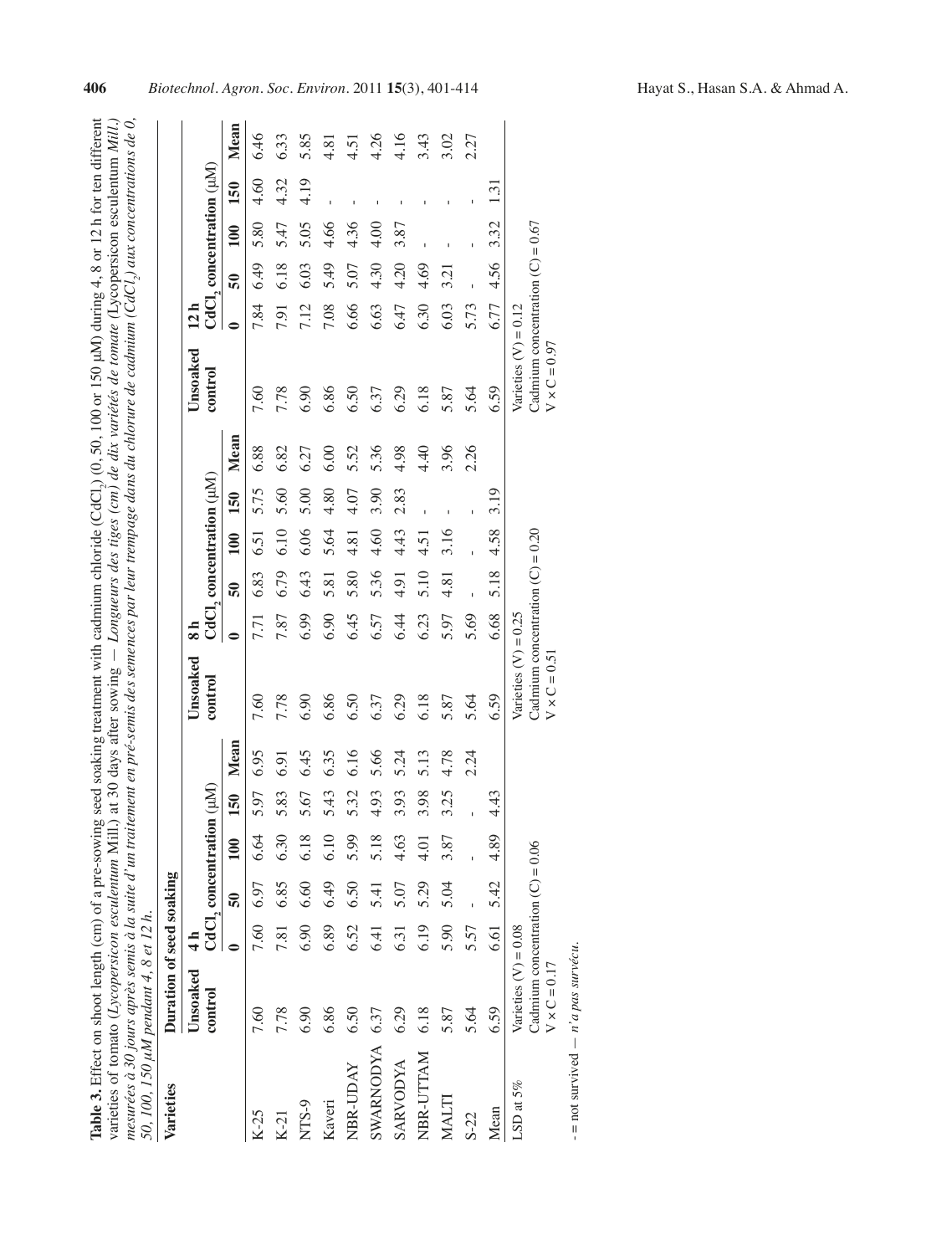| seed soaking treatment with cadmium chloride (CdCl.) $(0, 50, 100 \text{ or } 150 \text{ \mu M})$ for 4, 8 or 12 h for ten different | $80$ days after sowing $-$ Effet observé à 30 jours après le semis sur le poids frais des tiges (g) de dix variétés de | caitement en pré-semis des semences par leur trempage dans du chlorure de cadmium (CdCl <sub>2</sub> ) aux concentrations |                                             |
|--------------------------------------------------------------------------------------------------------------------------------------|------------------------------------------------------------------------------------------------------------------------|---------------------------------------------------------------------------------------------------------------------------|---------------------------------------------|
|                                                                                                                                      |                                                                                                                        |                                                                                                                           |                                             |
|                                                                                                                                      |                                                                                                                        |                                                                                                                           |                                             |
|                                                                                                                                      |                                                                                                                        |                                                                                                                           |                                             |
|                                                                                                                                      |                                                                                                                        |                                                                                                                           |                                             |
|                                                                                                                                      |                                                                                                                        |                                                                                                                           |                                             |
|                                                                                                                                      |                                                                                                                        |                                                                                                                           |                                             |
|                                                                                                                                      |                                                                                                                        |                                                                                                                           |                                             |
|                                                                                                                                      |                                                                                                                        |                                                                                                                           |                                             |
|                                                                                                                                      |                                                                                                                        |                                                                                                                           |                                             |
|                                                                                                                                      |                                                                                                                        |                                                                                                                           |                                             |
|                                                                                                                                      |                                                                                                                        |                                                                                                                           |                                             |
| <b>Table 4.</b> Effect on shoot fresh mass $(g)$ of a pre-sowing $\cdot$                                                             | rieties of tomato (Lycopersicon esculentum Mill.) at $\mathcal{R}$                                                     | <i>mate</i> (Lycopersicon esculentum Mill.) $\partial \log u$ <i>suite</i> $d'$ <i>un trai</i>                            | de 0, 50, 100, 150 µM pendant 4, 8 et 12 h. |
|                                                                                                                                      |                                                                                                                        |                                                                                                                           |                                             |
|                                                                                                                                      |                                                                                                                        |                                                                                                                           |                                             |
|                                                                                                                                      |                                                                                                                        |                                                                                                                           |                                             |

| de 0, 50, 100, 150 µM pendant 4, 8 et 12 h.<br>Varieties | Duration of seed soaking                                                            |               |                   |                          |                    |       |                                                                                     |                 |                                                             |      |      |       |                                                                                     |                 |                 |      |                                                  |           |
|----------------------------------------------------------|-------------------------------------------------------------------------------------|---------------|-------------------|--------------------------|--------------------|-------|-------------------------------------------------------------------------------------|-----------------|-------------------------------------------------------------|------|------|-------|-------------------------------------------------------------------------------------|-----------------|-----------------|------|--------------------------------------------------|-----------|
|                                                          | Unsoaked<br>control                                                                 | $\frac{1}{4}$ |                   | CdCl, concentration (µM) |                    |       | Unsoaked<br>control                                                                 | $\frac{1}{8}$   | $\operatorname{CdCl}_2$ concentration ( $\mu\!\mathrm{M}$ ) |      |      |       | Unsoaked<br>control                                                                 | 12 <sub>h</sub> |                 |      | $\operatorname{CdCl}_2$ concentration ( $\mu$ M) |           |
|                                                          |                                                                                     | $\bullet$     | នី                | 100                      | 150                | Mean  |                                                                                     | $\bullet$       | $\overline{50}$                                             | 100  | 150  | Mean  |                                                                                     | $\bullet$       | $\overline{50}$ | 100  | 150                                              | Mean      |
| $K-25$                                                   | 3.02                                                                                | 3.05          | 2.96              | 2.29                     | 2.04               | 2.67  | 3.02                                                                                | 3.02            | 2.82                                                        | 1.91 | 1.83 | 2.52  | 3.02                                                                                | 2.97            | 2.39            | 1.90 | 1.43                                             | 2.34      |
| $K-21$                                                   | 2.70                                                                                | 2.72          | 2.66              | 2.24                     | 1.80               | 2.42  | 2.70                                                                                | 2.78            | 2.26                                                        | 1.87 | 1.55 | 2.22  | 2.70                                                                                | 2.80            | 1.80            | 1.46 | 1.13                                             | 1.97      |
| NTS-9                                                    | 2.41                                                                                | 2.42          | 2.40              | 2.18                     | (79)               | 2.24  | 2.41                                                                                | 2.44            | 2.00                                                        | 1.79 | 1.50 | 2.02  | 2.41                                                                                | 2.46            | 1.60            | 1.32 | 1.10                                             | 1.77      |
| Kaveri                                                   | 2.32                                                                                | 2.34          | 2.29              | 2.10                     | $-60$              | 2.13  | 2.32                                                                                | 2.36            | 1.90                                                        | 1.58 | 1.19 | 1.87  | 2.32                                                                                | 2.38            | 1.47            | 1.16 |                                                  | $\dot{ }$ |
| NBR-UDAY                                                 | 2.20                                                                                | 2.25          | 2.16              | 1.61                     | 1.55               | 1.95  | 2.20                                                                                | 2.28            | 1.91                                                        | 1.45 | 1.14 | 1.79  | 2.20                                                                                | 2.30            | 1.30            | 1.08 |                                                  | 1.37      |
| <b>SWARNODYA</b>                                         | 2.15                                                                                | 2.17          | $\overline{1.60}$ | 1.55                     | ∞<br>Ξ             | 1.73  | 2.15                                                                                | 2.20            | 1.51                                                        | 1.27 | 1.04 | 1.63  | 2.15                                                                                | 2.24            | 1.18            | 1.05 |                                                  | 1.32      |
| <b>SARVODYA</b>                                          | 2.03                                                                                | 2.06          | .86               | 1.50                     | n<br>Ë             | 1.72  | 2.03                                                                                | 2.08            | 40                                                          | 00.1 | 0.75 | 145   | 2.03                                                                                | 2.10            | 1.10            | 0.52 |                                                  | 1.15      |
| NBR-UTTAM                                                | 1.91                                                                                | 1.93          | $\dot{5}$         | 1.47                     | $\Xi$              | 1.57  | 1.91                                                                                | 1.96            | 1.10                                                        | 1.00 |      | 19    | 1.91                                                                                | 1.99            | 0.96            |      |                                                  | 0.972     |
| MALTI                                                    | 1.84                                                                                | 1.88          | $\ddot{3}$        | 1.05                     | 0.96               | 1.42  | 1.84                                                                                | 1.90            | 1.04                                                        | 0.91 |      | 1.13  | 1.84                                                                                | 1.92            | 0.66            |      |                                                  | 0.884     |
| $S-22$                                                   | 1.79                                                                                | 1.80          |                   |                          |                    | 0.718 | 1.79                                                                                | $\overline{81}$ |                                                             |      |      | 0.720 | 1.79                                                                                | 1.83            |                 |      |                                                  | 0.724     |
| Mean                                                     | 2.23                                                                                | 2.26          | 1.88              | 1.59                     | ○<br>$\frac{3}{2}$ |       | 2.23                                                                                | 2.28            | 1.58                                                        | 1.27 | 900  |       | 2.23                                                                                | 2.29            | 1.24            | 849  | 366                                              |           |
| LSD at 5%                                                | Cadmium concentration $(C) = 0.18$<br>Varieties $(V) = 0.07$<br>$V \times C = 0.30$ |               |                   |                          |                    |       | Cadmium concentration $(C) = 0.20$<br>Varieties $(V) = 0.10$<br>$V \times C = 0.36$ |                 |                                                             |      |      |       | Cadmium concentration $(C) = 0.30$<br>Varieties $(V) = 0.07$<br>$V \times C = 0.44$ |                 |                 |      |                                                  |           |
| $-$ not euroised $ n^2 a$ noe euroop                     |                                                                                     |               |                   |                          |                    |       |                                                                                     |                 |                                                             |      |      |       |                                                                                     |                 |                 |      |                                                  |           |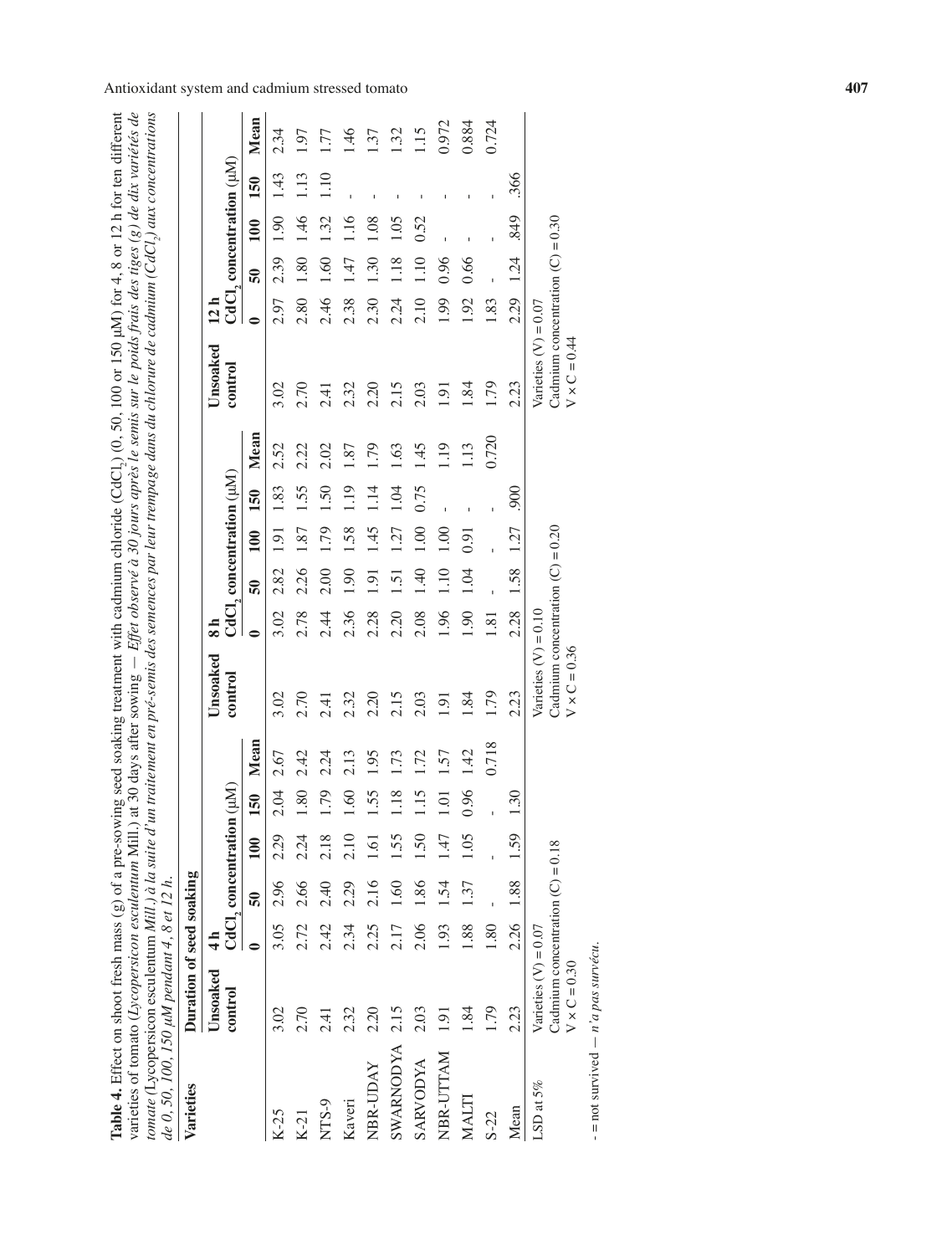| for 4, 8 or 12 h for ten different varieties of tomato (Lycopersicon esculentum Mill.) at 30 days after sowing $-$ Activités de la nitrate réductase (nM NO <sub>2</sub> ,g <sup>1</sup> /h <sup>2</sup> ) de dix<br>lable 5. Effect on leaf nitrate reductase (NR) activity (nM NO, g <sup>-1</sup> h <sup>-1</sup> ) of a pre-sowing seed soaking treatment with cadmium chloride (CdCl,) (0, 50, 100 or 150 µM) | variétés de tomate (Lycopersicon esculentum Mill.) mesurées à 30 jours après semis à la suite d'un traitement en pré-semis des semences par leur trempage dans du |  |
|--------------------------------------------------------------------------------------------------------------------------------------------------------------------------------------------------------------------------------------------------------------------------------------------------------------------------------------------------------------------------------------------------------------------|-------------------------------------------------------------------------------------------------------------------------------------------------------------------|--|
|                                                                                                                                                                                                                                                                                                                                                                                                                    |                                                                                                                                                                   |  |
|                                                                                                                                                                                                                                                                                                                                                                                                                    |                                                                                                                                                                   |  |
|                                                                                                                                                                                                                                                                                                                                                                                                                    |                                                                                                                                                                   |  |
|                                                                                                                                                                                                                                                                                                                                                                                                                    |                                                                                                                                                                   |  |
|                                                                                                                                                                                                                                                                                                                                                                                                                    |                                                                                                                                                                   |  |
|                                                                                                                                                                                                                                                                                                                                                                                                                    |                                                                                                                                                                   |  |
|                                                                                                                                                                                                                                                                                                                                                                                                                    | chlorure de cadmium (CdCl.) aux concentrations de 0, 50, 100, 150 $\mu$ M pendant 4, 8 et 12 h.                                                                   |  |
|                                                                                                                                                                                                                                                                                                                                                                                                                    |                                                                                                                                                                   |  |
|                                                                                                                                                                                                                                                                                                                                                                                                                    |                                                                                                                                                                   |  |
|                                                                                                                                                                                                                                                                                                                                                                                                                    |                                                                                                                                                                   |  |
|                                                                                                                                                                                                                                                                                                                                                                                                                    |                                                                                                                                                                   |  |
|                                                                                                                                                                                                                                                                                                                                                                                                                    |                                                                                                                                                                   |  |
|                                                                                                                                                                                                                                                                                                                                                                                                                    |                                                                                                                                                                   |  |

| <b>Varieties</b> | Duration of seed soaking                                                              |               |                 |                          |     |       |                                                                                        |     |     |     |                          |       |                                                                                        |      |            |                  |                          |       |
|------------------|---------------------------------------------------------------------------------------|---------------|-----------------|--------------------------|-----|-------|----------------------------------------------------------------------------------------|-----|-----|-----|--------------------------|-------|----------------------------------------------------------------------------------------|------|------------|------------------|--------------------------|-------|
|                  | Unsoaked                                                                              | $\frac{4}{1}$ |                 |                          |     |       | Unsoaked                                                                               |     |     |     |                          |       | Unsoaked                                                                               | 12 h |            |                  |                          |       |
|                  | control                                                                               |               |                 | CdCl, concentration (µM) |     |       | control                                                                                |     |     |     | CdCl, concentration (uM) |       | control                                                                                |      |            |                  | CdCl, concentration (µM) |       |
|                  |                                                                                       |               | $\overline{50}$ | 100                      | 150 | Mean  |                                                                                        |     | ត្ថ | 100 | 150                      | Mean  |                                                                                        |      | ລິ         | 100              | 150                      | Mean  |
| $K-25$           | 312                                                                                   | 315           | 307             | $\overline{50}$          | 250 | 294.8 | 312                                                                                    | 318 | 296 | 266 | 241                      | 286.6 | 312                                                                                    |      | 275        | 249              | 214                      | 272.2 |
| $K-21$           | 300                                                                                   | 303           | 285             | 263                      | 238 | 277.8 | 300                                                                                    | 305 | 266 | 244 | 225                      | 268.0 | 300                                                                                    | 308  | 251        | 230              | 210                      | 259.8 |
| NTS-9            | 290                                                                                   | 291           | 271             | 254                      | 230 | 267.2 | 290                                                                                    | 293 | 250 | 232 | 222                      | 257.4 | 290                                                                                    | 294  | 240        | 227              | 202                      | 250.6 |
| Kaveri           | 280                                                                                   | 283           | 260             | 235                      | 221 | 255.8 | 280                                                                                    | 286 | 245 | 228 | 212                      | 250.2 | 280                                                                                    | 287  | 230        | 212              |                          | 201.8 |
| <b>NBR-UDAY</b>  | 271                                                                                   | 273           | 248             | 225                      | 206 | 244.6 | 271                                                                                    | 275 | 226 | 208 | 189                      | 233.8 | 271                                                                                    | 277  | 209        | $\overline{200}$ |                          | 191.4 |
| <b>SWARNODYA</b> | 255                                                                                   | 256           | 235             | 219                      | 197 | 232.4 | 255                                                                                    | 257 | 211 | 197 | 180                      | 220.0 | 255                                                                                    | 258  | 201        | 189              |                          | 1806  |
| <b>SARVODYA</b>  | 247                                                                                   | 248           | 215             | 192                      | 180 | 216.4 | 247                                                                                    | 249 | 194 | 178 | 160                      | 205.6 | 247                                                                                    | 251  | 175        | 157              |                          | 166.0 |
| NBR-UTTAM        | 244                                                                                   | 246           | 204             | 184                      | 160 | 207.6 | 244                                                                                    | 248 | 187 | 170 |                          | 169.8 | 244                                                                                    | 249  | <u>160</u> |                  |                          | 130.6 |
| MALTI            | 540                                                                                   | 242           | 216             | 194                      | 166 | 211.6 | 240                                                                                    | 242 | 168 | 153 |                          | 160.6 | 240                                                                                    | 24   | 151        |                  |                          | 128.0 |
| $S-22$           | 231                                                                                   | 233           |                 |                          |     | 92.8  | 231                                                                                    | 234 |     |     |                          | 93.0  | 231                                                                                    | 237  |            |                  |                          | 93.6  |
| Mean             | 267                                                                                   | 269           | 224             | 205                      | 184 |       | 267                                                                                    | 270 | 204 | 187 | 192                      |       | 267                                                                                    | 272  | 189        | 146              | 62.6                     |       |
| LSD at $5\%$     | Cadmium concentration $(C) = 18.00$<br>Varieties $(V) = 8.00$<br>$V \times C = 31.72$ |               |                 |                          |     |       | Cadmium concentration $(C) = 16.00$<br>Varieties $(V) = 10.00$<br>$V \times C = 31.98$ |     |     |     |                          |       | Cadmium concentration $(C) = 17.00$<br>Varieties $(V) = 10.00$<br>$V \times C = 32.67$ |      |            |                  |                          |       |

 $-$  = not survived  $- n'a$  pas survécu. = not survived *n'a pas survécu*.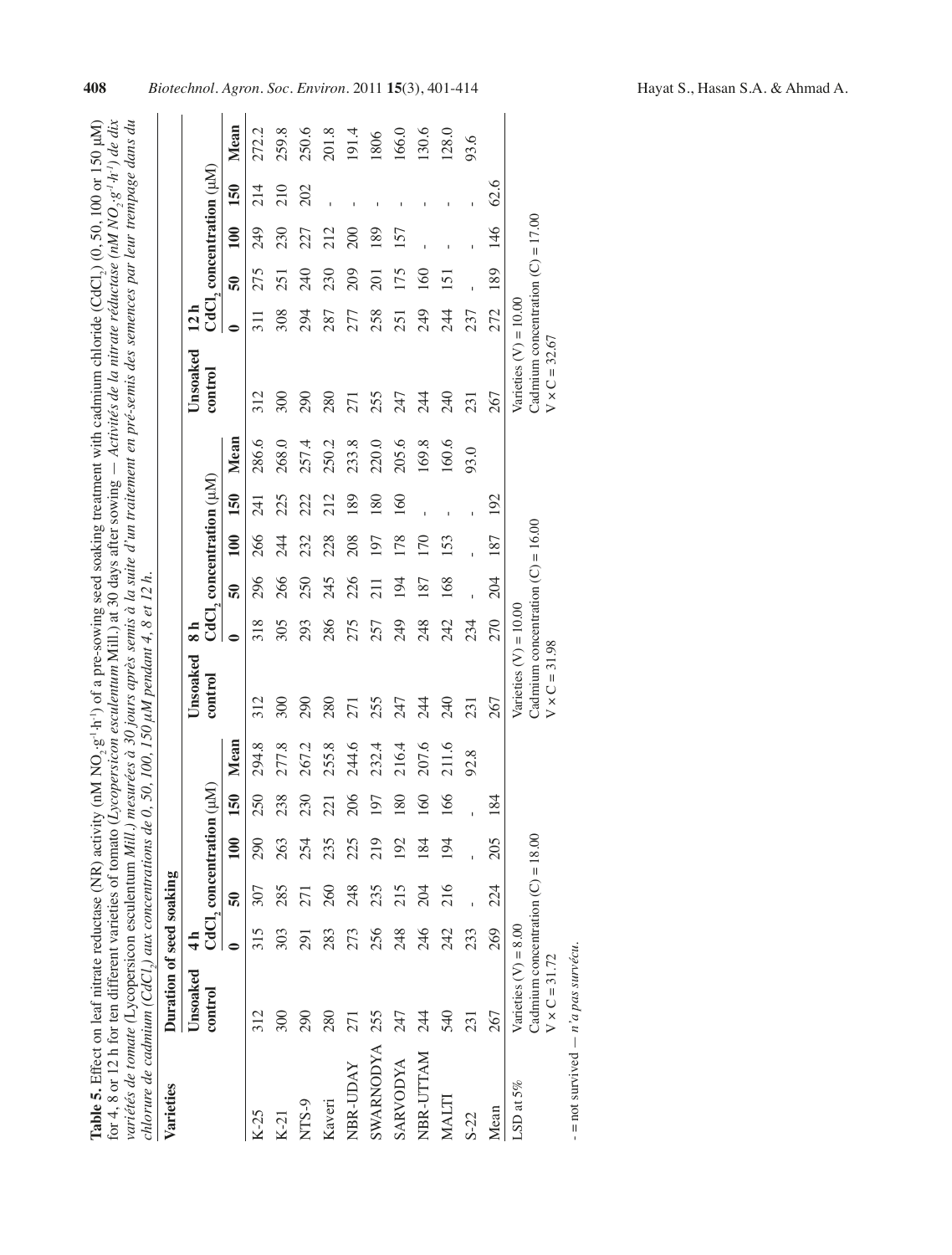| catalase (umol H,O, décomposé en g) de dix variétés de tomate (Lycopersicon esculentum Mill.) à la suite d'un traitement en pré-semis des semences par leur trempage<br>Table 6. Effect on leaf catalase activity (µmol H,O, decomposed in g) of a pre-sowing seed soaking treatment with cadmium chloride (CdCl.), (0, 50, 100 or 150 µM)<br>dans du chlorure de cadmium (CdCl,) aux concentrations de 0, 50, 100, 150 µM pendant 4, 8 et 12 h<br>during 4, 8 or 12 h for ten different varieties of tomato (<br>Varieties | Duration of seed soaking                                                            |                                 |                          |     |            |       |                                                                                     |           |                          |     |               |       | Lycopersicon esculentum Mill.) at 30 days after sowing $- E$ ffet observé à 30 jours après le semis sur l'activité |           |     |                 |                                  |       |
|-----------------------------------------------------------------------------------------------------------------------------------------------------------------------------------------------------------------------------------------------------------------------------------------------------------------------------------------------------------------------------------------------------------------------------------------------------------------------------------------------------------------------------|-------------------------------------------------------------------------------------|---------------------------------|--------------------------|-----|------------|-------|-------------------------------------------------------------------------------------|-----------|--------------------------|-----|---------------|-------|--------------------------------------------------------------------------------------------------------------------|-----------|-----|-----------------|----------------------------------|-------|
|                                                                                                                                                                                                                                                                                                                                                                                                                                                                                                                             |                                                                                     |                                 |                          |     |            |       |                                                                                     |           |                          |     |               |       |                                                                                                                    |           |     |                 |                                  |       |
|                                                                                                                                                                                                                                                                                                                                                                                                                                                                                                                             | Unsoaked                                                                            | $\frac{\mathbf{d}}{\mathbf{d}}$ |                          |     |            |       | Unsoaked                                                                            |           |                          |     |               |       | Unsoaked                                                                                                           | 12 h      |     |                 |                                  |       |
|                                                                                                                                                                                                                                                                                                                                                                                                                                                                                                                             | control                                                                             |                                 | CdCl, concentration (µM) |     |            |       | control                                                                             |           | CdCl, concentration (µM) |     |               |       | control                                                                                                            |           |     |                 | $CdCl$ , concentration $(\mu M)$ |       |
|                                                                                                                                                                                                                                                                                                                                                                                                                                                                                                                             |                                                                                     | $\bullet$                       | ິຈິ                      | 100 | <u>150</u> | Mean  |                                                                                     | $\bullet$ | $\overline{5}$           | 100 | 150           | Mean  |                                                                                                                    | $\bullet$ | នី  | 100             | 150                              | Mean  |
| $K-25$                                                                                                                                                                                                                                                                                                                                                                                                                                                                                                                      | 415                                                                                 | 418                             | 433                      | 455 | 477        | 439.6 | 415                                                                                 | 421       | 454                      | 480 | 491           | 452.2 | 415                                                                                                                | 425       | 476 | 503             | 521                              | 468.0 |
| $K-21$                                                                                                                                                                                                                                                                                                                                                                                                                                                                                                                      | 405                                                                                 | 407                             | 415                      | 434 | 436        | 419.4 | 405                                                                                 | 410       | 433                      | 455 | 460           | 432.6 | 405                                                                                                                | 412       | 454 | 465             | 482                              | 443.6 |
| NTS-9                                                                                                                                                                                                                                                                                                                                                                                                                                                                                                                       | 397                                                                                 | $rac{400}{1}$                   | 420                      | 422 | 461        | 420.0 | 397                                                                                 | 404       | 430                      | 440 | 480           | 430.2 | 395                                                                                                                | 407       | 435 | 450             | 500                              | 437.4 |
| Kaveri                                                                                                                                                                                                                                                                                                                                                                                                                                                                                                                      | 350                                                                                 | 354                             | 368                      | 385 | 398        | 371.0 | 350                                                                                 | 360       | 388                      | 412 | 430           | 388.0 | 350                                                                                                                | 365       | 392 | 430             |                                  | 307.4 |
| NBR-UDAY                                                                                                                                                                                                                                                                                                                                                                                                                                                                                                                    | 336                                                                                 | 339                             | 340                      | 366 | 390        | 354.2 | 336                                                                                 | 341       | 365                      | 392 | 410           | 368.8 | 336                                                                                                                | 344       | 390 | $\frac{11}{11}$ |                                  | 296.2 |
| <b>SWARNODYA</b>                                                                                                                                                                                                                                                                                                                                                                                                                                                                                                            | 320                                                                                 | 325                             | 350                      | 360 | 385        | 348.0 | 320                                                                                 | 330       | 360                      | 388 | $rac{400}{2}$ | 359.6 | 320                                                                                                                | 333       | 380 | 410             |                                  | 288.6 |
| <b>SARVODYA</b>                                                                                                                                                                                                                                                                                                                                                                                                                                                                                                             | 295                                                                                 | 298                             | 319                      | 340 | 362        | 322.8 | 295                                                                                 | 300       | 335                      | 360 | 381           | 334.2 | 295                                                                                                                | 305       | 340 | 379             |                                  | 263.8 |
| NBR-UTTAM                                                                                                                                                                                                                                                                                                                                                                                                                                                                                                                   | 270                                                                                 | 273                             | 287                      | 307 | 320        | 291.4 | 270                                                                                 | 275       | 310                      | 339 |               | 238.8 | 270                                                                                                                | 280       | 331 |                 |                                  | 176.2 |
| MALTI                                                                                                                                                                                                                                                                                                                                                                                                                                                                                                                       | 264                                                                                 | 267                             | 288                      | 300 | 315        | 286.8 | 264                                                                                 | 270       | 307                      | 320 |               | 232.2 | 264                                                                                                                | 273       | 310 |                 |                                  | 169.4 |
| $S-22$                                                                                                                                                                                                                                                                                                                                                                                                                                                                                                                      | 251                                                                                 | 253                             |                          |     |            | 100.8 | 251                                                                                 | 255       |                          |     |               | 101.2 | 251                                                                                                                | 256       |     |                 |                                  | 101.4 |
| Mean                                                                                                                                                                                                                                                                                                                                                                                                                                                                                                                        | 330                                                                                 | 333                             | 322                      | 336 | 354        |       | 330                                                                                 | 336       | 338                      | 358 | 305           |       | 330                                                                                                                | 340       | 350 | 304             | 150                              |       |
| LSD at 5%                                                                                                                                                                                                                                                                                                                                                                                                                                                                                                                   | Cadmium concentration $(C) = 10.0$<br>Varieties $(V) = 11.0$<br>$V \times C = 25.6$ |                                 |                          |     |            |       | Cadmium concentration $(C) = 17.0$<br>Varieties $(V) = 14.0$<br>$V \times C = 38.1$ |           |                          |     |               |       | Cadmium concentration $(C) = 25.0$<br>Varieties $(V) = 8.00$<br>$V \times C = 39.9$                                |           |     |                 |                                  |       |
| $-$ = not survived $- n^{\prime} a$ pas survécu.                                                                                                                                                                                                                                                                                                                                                                                                                                                                            |                                                                                     |                                 |                          |     |            |       |                                                                                     |           |                          |     |               |       |                                                                                                                    |           |     |                 |                                  |       |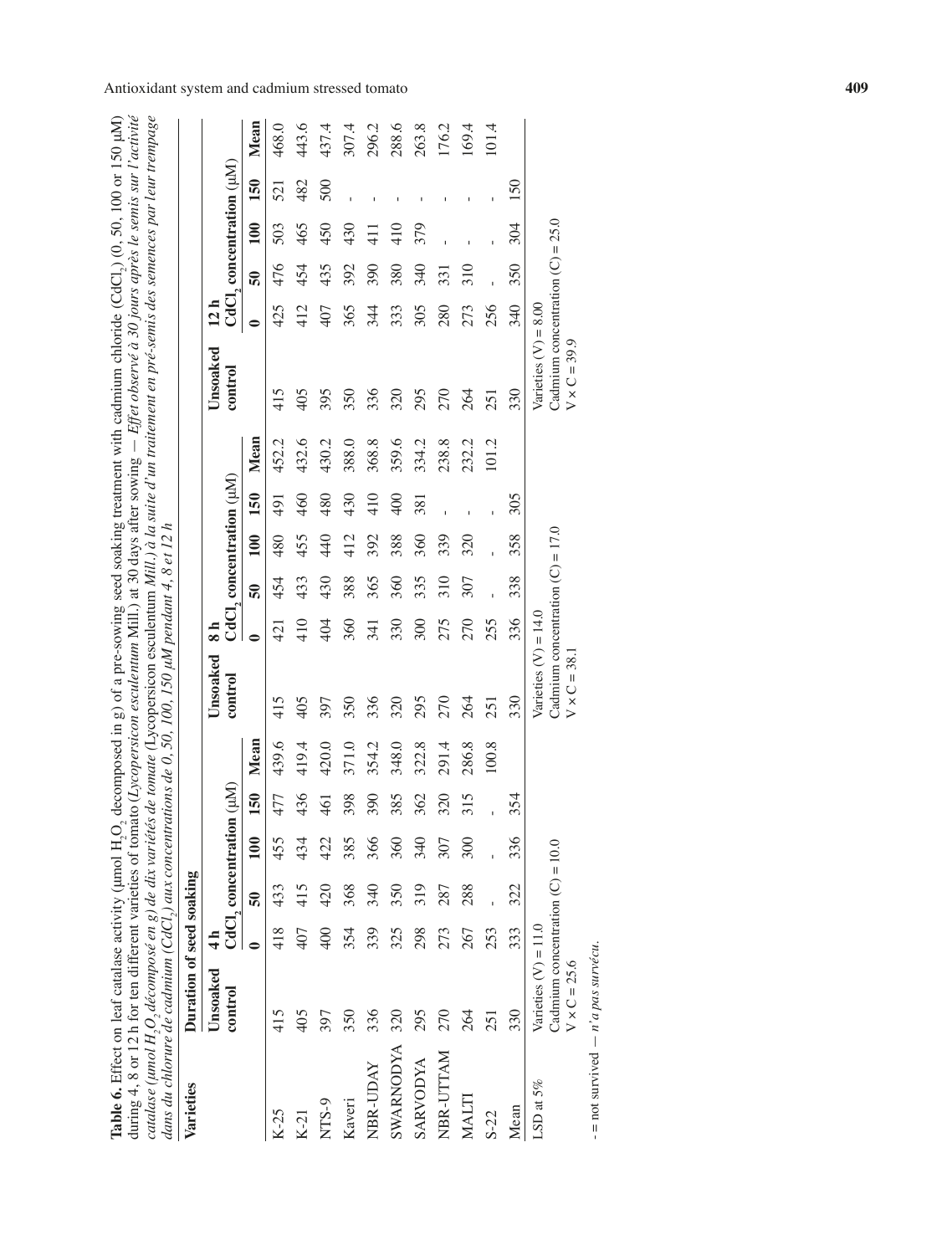| Table 7. Effect on leaf peroxidase (g' F.M.) of a pre-sowing seed soaking treatment with cadmium chloride (CdCl.) (0, 50, 100 or 150 µM) during 4, 8 or 12 h for ten<br>fill.) at 30 days after sowing $-$ Activités de la peroxydase racinaire (en µmol d'H <sub>2</sub> O <sub>3</sub> décomposé ou en unités g <sup>-1</sup><br>different varieties of tomato (Lycopersicon esculentum M |
|---------------------------------------------------------------------------------------------------------------------------------------------------------------------------------------------------------------------------------------------------------------------------------------------------------------------------------------------------------------------------------------------|
| M.F.) de dix variétés de tomate (Lycopersicon esculentum Mill.) mesurées à 30 jours après semis à la suite d'un traitement en pré-semis des semences par leur trempage<br>s de 0, 50, 100, 150 µM pendant 4, 8 et 12 h.<br>lans du chlorure de cadmium (CdCl,) aux concentrations                                                                                                           |

| Varieties        | Duration of seed soaking                                                            |               |                                                      |      |              |      |                                                                                     |           |                          |      |      |      |                                                                                     |                 |                          |                 |      |       |
|------------------|-------------------------------------------------------------------------------------|---------------|------------------------------------------------------|------|--------------|------|-------------------------------------------------------------------------------------|-----------|--------------------------|------|------|------|-------------------------------------------------------------------------------------|-----------------|--------------------------|-----------------|------|-------|
|                  | Unsoaked                                                                            | $\frac{1}{4}$ |                                                      |      |              |      | Unsoaked                                                                            |           |                          |      |      |      | Unsoaked                                                                            | 12 h            |                          |                 |      |       |
|                  | control                                                                             |               | $\operatorname{CdCl}_2$ concentration ( $\mu\rm M$ ) |      |              |      | control                                                                             |           | CdCl, concentration (µM) |      |      |      | control                                                                             |                 | CdCl, concentration (µM) |                 |      |       |
|                  |                                                                                     |               | ត្ថ                                                  | 100  | 150          | Mean |                                                                                     | $\bullet$ | $\overline{50}$          | 100  | 150  | Mean |                                                                                     | $\bullet$       | $\overline{50}$          | 100             | 150  | Mean  |
| $K-25$           | 9.50                                                                                | 9.56          | 11.30 15.9                                           |      | 18.9         | 13.0 | 9.50                                                                                | 10.7      | 12.6                     | 16.8 | 20.6 | 14.0 | 0.6                                                                                 | 10.00           | 14.7                     | 19.5            | 22.3 | 15.22 |
| $K-21$           | 9.10                                                                                | 9.10          | 11.20 15.6                                           |      | 16.3         | 12.2 | 9.10                                                                                | 9.46      | 12.9                     | 16.9 | 18.7 | 13.4 | 9.10                                                                                | 00 <sub>6</sub> | 13.0                     | 17.0            | 20.6 | 13.86 |
| NTS-9            | 7.38                                                                                | 7.39          | 9.75                                                 | 11.0 | 13.5         | 9.80 | 7.38                                                                                | 7.42      | 10.0                     | 12.7 | 15.4 | 10.5 | 7.38                                                                                | 7.50            | 10.6                     | 14.0            | 17.2 | 11.36 |
| Kaveri           | 6.90                                                                                | 6.91          | 7.80                                                 | 9.11 | 11.7         | 8.50 | 6.90                                                                                | 6.95      | 00 <sub>6</sub>          | 10.0 | 13.0 | 9.17 | 6.90                                                                                | 7.00            | 10.1                     | 12.1            |      | 7.24  |
| NBR-UDAY         | 6.23                                                                                | 6.25          | 7.54                                                 | 7.64 | 8.59         | 7.25 | 6.28                                                                                | 6.29      | 7.84                     | 8.88 | 10.3 | 7.92 | 6.28                                                                                | 6.32            | 9.89                     | 10.0            |      | 6.49  |
| <b>SWARNODYA</b> | 5.76                                                                                | 5.80          | 6.00                                                 | 6.09 | 6.50         | 5.97 | 5.76                                                                                | 5.84      | 6.20                     | 6.80 | 7.25 | 6.37 | 5.76                                                                                | 5.90            | 8.90                     | 9.00            |      | 5.91  |
| <b>SARVODYA</b>  | 5.48                                                                                | 5.50          | 6.07                                                 | 6.62 | 6.97         | 6.12 | 5.48                                                                                | 5.55      | 6.15                     | 6.91 | 7.00 | 6.21 | 5.48                                                                                | 5.59            | 8.60                     | <b>II</b><br>9. |      | 5.75  |
| NBR-UTTAM        | 4.90                                                                                | 4.91          | 5.10                                                 | 6.30 | 6.35         | 5.51 | 4.90                                                                                | 4.96      | 5.70                     | 6.08 |      | 4.62 | 4.90                                                                                | 4.97            | 6.10                     |                 |      | 3.19  |
| MALTI            | 4.75                                                                                | 4.77          | 5.00                                                 | 5.80 | 5.92         | 5.24 | 4.75                                                                                | 4.79      | 5.00                     | 5.75 |      | 4.05 | 4.75                                                                                | 4.80            | 5.28                     |                 |      | 2.96  |
| $S-22$           | 4.60                                                                                | 4.62          |                                                      |      | $\mathbf{I}$ | 1.84 | 4.60                                                                                | 4.66      |                          |      |      | 1.85 | 4.60                                                                                | 4.67            |                          |                 |      | 1.85  |
| Mean             | 4046                                                                                | 6.48          | 6.97                                                 | 8.41 | 946          |      | 6.46                                                                                | 6.66      | 7.54                     | 9.08 | 9.23 |      | 6.46                                                                                | 6.62            | 8.74                     | 0.07            | 6.03 |       |
| LSD at $5\%$     | Cadmium concentration $(C) = 0.80$<br>Varieties $(V) = 0.30$<br>$V \times C = 1.33$ |               |                                                      |      |              |      | Cadmium concentration $(C) = 0.60$<br>Varieties $(V) = 0.40$<br>$V \times C = 1.21$ |           |                          |      |      |      | Cadmium concentration $(C) = 1.00$<br>Varieties $(V) = 0.50$<br>$V \times C = 1.83$ |                 |                          |                 |      |       |

 $-$  = not survived  $- n'a$  pas survécu. = not survived *n'a pas survécu*.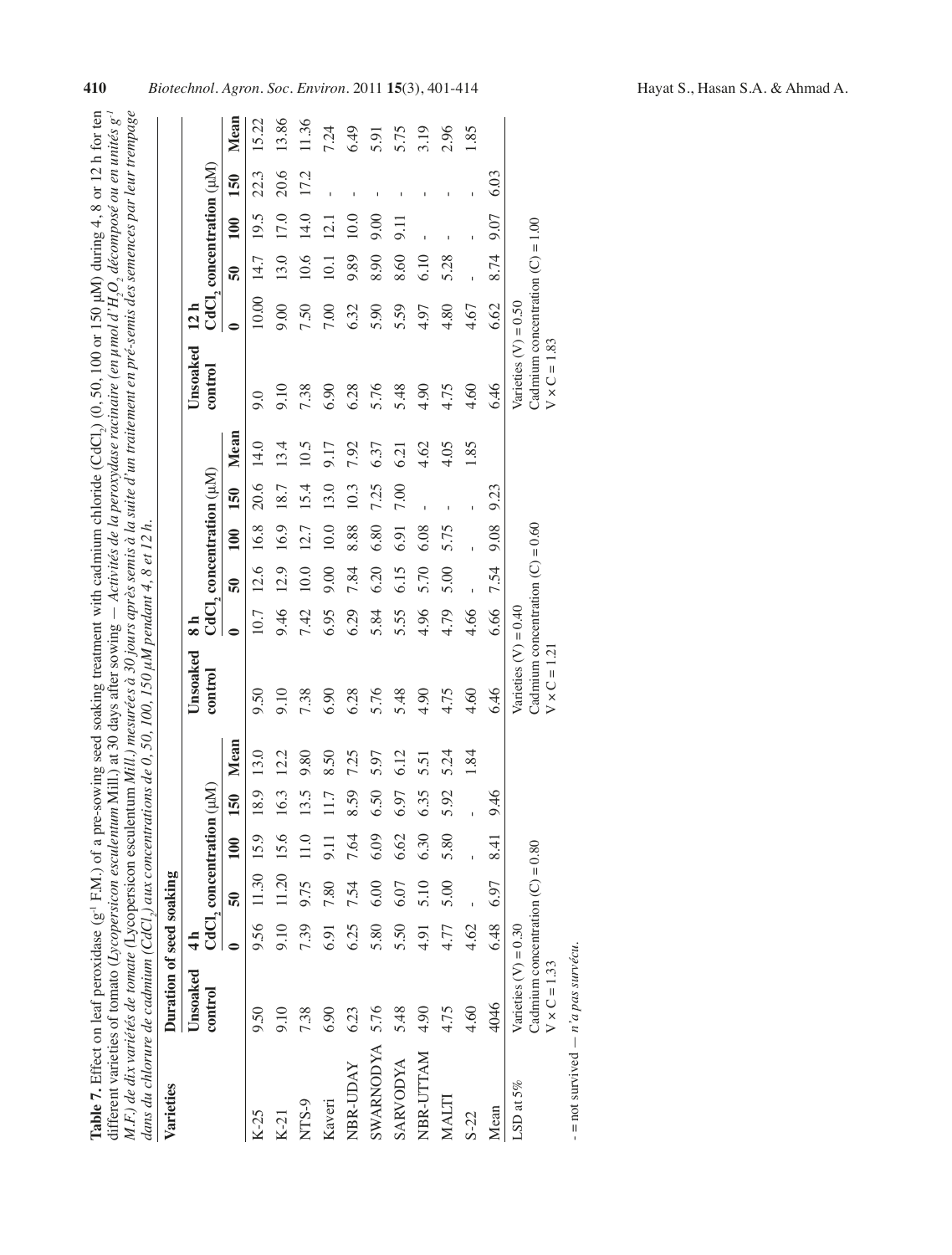| Table 8. Effect on leaf superoxide dismutase activity [units g <sup>-1</sup> (F.M.)] of a pre-sowing seed soaking treatment with cadmium chloride (CdCl <sub>2</sub> ) (0, 50, 100 or 150 µM) | during 4, 8 or 12 h for ten different varieties of tomato (Lycopersicon esculentum Mill.) at 30 days after sowing $-E$ ffet observé à 30 jours après le semis sur l'activité | superoxide dismutase (unité g <sup>-1</sup> F.M.) de dix variétés de tomate (Lycopersicon esculentum Mill.) à la suite d'un traitement en pré-semis des semences par leur trempage |                                                                                                    |
|-----------------------------------------------------------------------------------------------------------------------------------------------------------------------------------------------|------------------------------------------------------------------------------------------------------------------------------------------------------------------------------|------------------------------------------------------------------------------------------------------------------------------------------------------------------------------------|----------------------------------------------------------------------------------------------------|
|                                                                                                                                                                                               |                                                                                                                                                                              |                                                                                                                                                                                    | dans du chlorure de cadmium (CdCl,) aux concentrations de 0, 50, 100, 150 µM pendant 4, 8 et 12 h. |

| dans du chlorure de cadmium (CdCl.) aux concentrations de 0, 50, 100, 150 µM pendant 4, 8 et 12 h.<br>Varieties | Duration of seed soaking                                                            |                 |                 |                          |     |                 |                                                                                     |                |                 |                  |                          |                |                                                                                     |           |     |     |                                    |           |
|-----------------------------------------------------------------------------------------------------------------|-------------------------------------------------------------------------------------|-----------------|-----------------|--------------------------|-----|-----------------|-------------------------------------------------------------------------------------|----------------|-----------------|------------------|--------------------------|----------------|-------------------------------------------------------------------------------------|-----------|-----|-----|------------------------------------|-----------|
|                                                                                                                 | Unsoaked                                                                            | $\frac{1}{4}$   |                 |                          |     |                 | Unsoaked                                                                            | a<br>∞         |                 |                  |                          |                | Unsoaked                                                                            | 12 h      |     |     |                                    |           |
|                                                                                                                 | control                                                                             |                 |                 | CdCl, concentration (µM) |     |                 | control                                                                             |                |                 |                  | CdCl, concentration (µM) |                | control                                                                             |           |     |     | $\rm CdCl, concentration\ (\mu M)$ |           |
|                                                                                                                 |                                                                                     |                 | $\overline{5}$  | 100                      | 150 | Mean            |                                                                                     | $\bullet$      | $\overline{50}$ | 100              | 150                      | Mean           |                                                                                     | $\bullet$ | នី  | 100 | 150                                | Mean      |
| $K-25$                                                                                                          | 125                                                                                 | 127             | 140             | 149                      | 160 | $\overline{4}$  | 125                                                                                 | 129            | 143             | 155              | 150                      | $\overline{4}$ | 125                                                                                 | 130       | 162 | 172 | 157                                | 155       |
| $K-21$                                                                                                          | 122                                                                                 | 123             | 134             | 142                      | 151 | 137             | 122                                                                                 | 125            | 138             | 150              | 168                      | 145            | 122                                                                                 | 126       | 155 | 166 | 178                                | 156       |
| NTS-9                                                                                                           | $\frac{1}{2}$                                                                       | $\overline{20}$ | 129             | 137                      | 145 | 132             | 119                                                                                 | 122            | 134             | 145              | 162                      | 140            | 119                                                                                 | 123       | 149 | 160 | $\overline{17}$                    | <b>SO</b> |
| Kaveri                                                                                                          | 114                                                                                 | 116             | 124             | $\overline{3}$           | 139 | $\overline{27}$ | 114                                                                                 | 119            | $\overline{31}$ | $\overline{141}$ | 157                      | 137            | 114                                                                                 | <b>20</b> | 145 | 155 | $\mathbf{I}$                       | 140       |
| NBR-UDAY                                                                                                        | $\Xi$                                                                               |                 |                 | 124                      | 131 | $\overline{20}$ | 110                                                                                 | 114            | 125             | 134              | 152                      | $\overline{5}$ | 110                                                                                 | 115       | 139 | 148 | $\overline{1}$                     | 134       |
| <b>SWARNODYA</b>                                                                                                | 106                                                                                 | 107             | $\overline{12}$ | 118                      | 125 | 115             | 106                                                                                 | $\frac{10}{1}$ | $\overline{21}$ | 130              | 143                      | 126            | 106                                                                                 | 112       | 133 | 142 |                                    | 129       |
| <b>SARVODYA</b>                                                                                                 | 108                                                                                 |                 |                 | 123                      | 132 | $\overline{20}$ | 108                                                                                 | 113            | $\overline{23}$ | 133              | 138                      | 126            | 108                                                                                 | 115       | 126 | 137 |                                    | 126       |
| NBR-UTTAM                                                                                                       | $\overline{101}$                                                                    | 103             | 107             | 113                      | 120 | 110             | $\Xi$                                                                               | 105            | $\overline{14}$ | 122              |                          | 113            | $\overline{101}$                                                                    | 108       | 120 |     |                                    | 114       |
| <b>MALTI</b>                                                                                                    | 100                                                                                 | $\Xi$           | 105             | Ξ                        | 116 | 108             | $\overline{5}$                                                                      | 105            | 113             | 120              |                          | 112            | $\frac{100}{2}$                                                                     | 105       | 114 |     |                                    | 109       |
| $S - 22$                                                                                                        | 101                                                                                 | 100             |                 |                          |     | 100             | $\Xi$                                                                               | 102            |                 |                  |                          | 102            | $\overline{101}$                                                                    | 103       |     |     |                                    | 103       |
| Mean                                                                                                            |                                                                                     | 120             | 127             | 135                      |     |                 | Ξ                                                                                   | $\frac{1}{4}$  | 126             | 136              | 152                      | $\equiv$       |                                                                                     | 115       | 138 | 154 | 168                                |           |
| LSD at $5\%$                                                                                                    | Cadmium concentration $(C) = 0.80$<br>Varieties $(V) = 0.30$<br>$V \times C = 1.33$ |                 |                 |                          |     |                 | Cadmium concentration $(C) = 0.60$<br>Varieties $(V) = 0.40$<br>$V \times C = 1.21$ |                |                 |                  |                          |                | Cadmium concentration $(C) = 1.00$<br>Varieties $(V) = 0.50$<br>$V \times C = 1.83$ |           |     |     |                                    |           |
| $-$ not curvived $ n^2 a$ nor curvison                                                                          |                                                                                     |                 |                 |                          |     |                 |                                                                                     |                |                 |                  |                          |                |                                                                                     |           |     |     |                                    |           |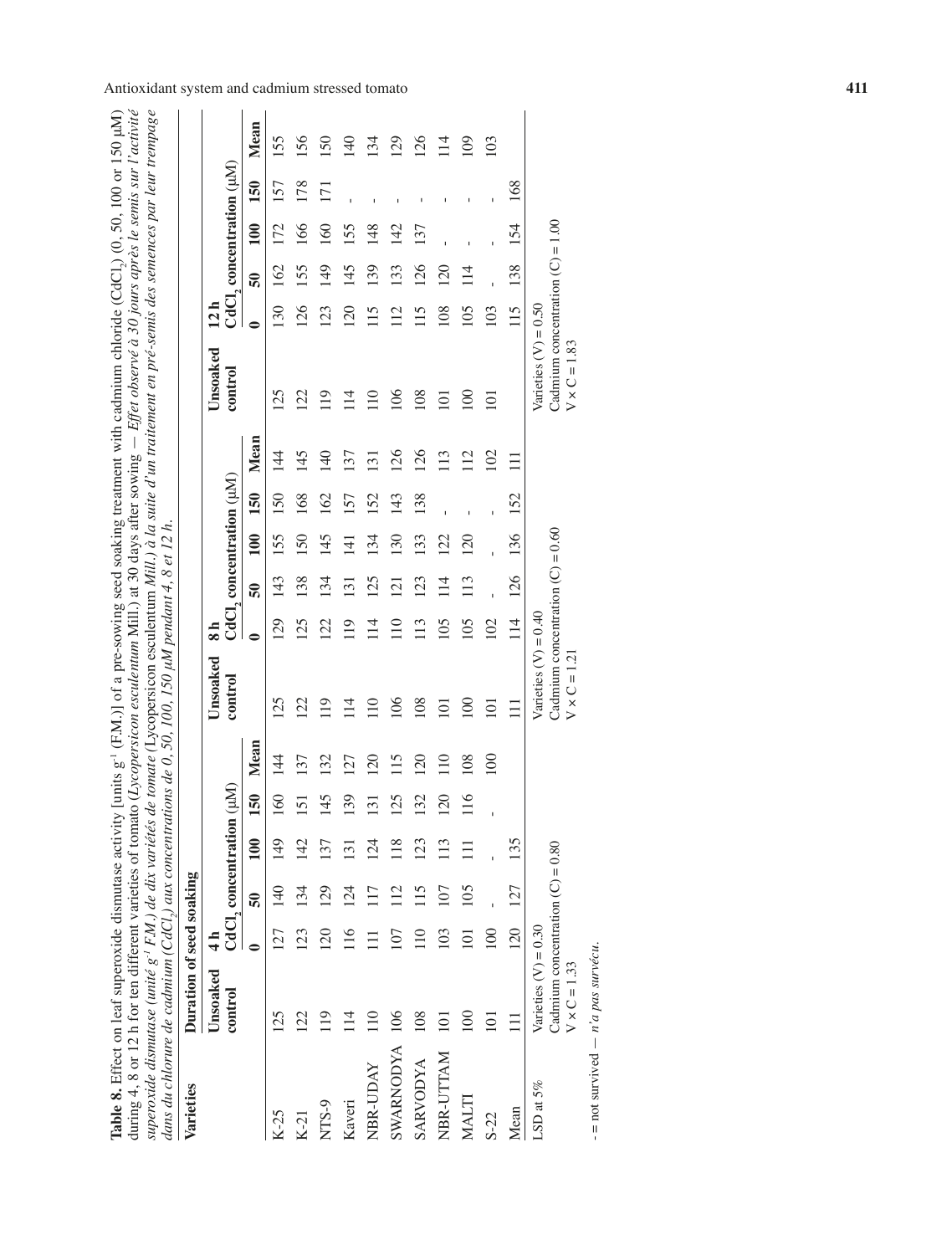(concentration and duration of soaking). The activity of the enzymes was maximum in variety 'K-25', at all the  $Cd^{2+}$  levels. The plants of 'K-25' raised from the seeds exposed to 50, 100 or 150  $\mu$ m of Cd<sup>2+</sup> for 12 h possessed the activity of the enzymes which was 12.0%, 18.3% and 22.5% higher for catalase and 47.5%, 95.0% and 123.9% higher for peroxidase over the control, respectively. The varieties 'Sarvodya', 'NBR-Uttam' and 'Malti' possessed least value among all the varieties. The treatment combination of  $Cd^{2+}$ (100 μM) with 8 h soaking duration elevated the level of the enzymes, which were 20%, 23.2% and 18.5% higher for catalase, 24.5%, 22.5% and 20.0% higher for peroxidase and 24.6%, 32.3% and 20.7% higher for SOD in the varieties 'K-25', 'NBR-Uttam' and 'Malti', respectively. This increase was maximum for these three varieties among all the  $Cd^{2+}$  doses and the soaking durations. The varieties 'Kaveri', 'NBR-Uday' and 'Swarnodya' showed an intermediate response, which possessed the maximum activities of the enzymes at  $100 \mu M$  Cd<sup>2+</sup> supplied for 12 h treatment. The trend followed by different treatment durations was  $12 h$  >  $8 h > 4 h.$ 

## **4. Discussion**

Plants have a well equipped natural antioxidative defense system to maintain the redox equilibrium. In non-stress conditions, ROS and other oxidants are balanced by the antioxidative defense system, which is composed of enzymes (CAT, POX and SOD) and metabolites (tocopherol, ascorbate and proline). However under stress this redox equilibrium is disturbed and the increased ROS accumulation causes a specific oxidative stress response (Cuypers et al., 2001). In the present study, the increase in the activity of SOD and CAT is a consequence of dis-equilibrium, provoked by the increased availability of the  $Cd^{2+}$ . Previous studies have also shown that  $Cd^{2+}$  is able to induce oxidative stress, which provokes an increase in metabolite content as well as the activation of several antioxidative enzymes (Smeets et al., 2007; Hasan et al., 2008). This increase in SOD and CAT activities with the increasing concentration of cadmium (**Tables 6**, **7**, **8**) indicated that these cultivars had the capacity to adapt to different  $Cd^{2+}$  concentrations by developing an antioxidative defence system. However the varieties differed widely in their ability to tolerate  $Cd<sup>2+</sup>$  stress. The variety 'S-22' could not tolerate the presence of even the lowest concentration of Cd2+. 'Sarvodya', 'NBR-Uttam' and 'Malti' are also severely affected by cadmium, however 'Kaveri', 'NBR-Uday' and 'Swarnodya' experienced moderate damage. Moreover, varieties 'K-25', 'K-21' and 'NTS-9' showed maximum resistance to cadmium

concentration as they possessed highest level of the antioxidative enzymes.

The activity of NR enzyme decreased with the increasing concentration of cadmium where  $Cd^{2+}$  is known to restrict the uptake of nitrate by the roots by damaging the normal function of plasma-membrane bound proton pump (Obata et al., 1996) and the fluidity of membrane (Meharg, 1993). Therefore, the restricted supply of the NR inducer and the substrate hamper the activity of NR. Moreover, toxicity generated by  $Cd<sup>2+</sup>$  impaired root and shoot growth in all the tomato cultivars.However,itshould be noted that although both root and shoot growth were affected by  $Cd^{2+}$  treatment but the decrease in the root length and its fresh mass was stronger than in shoot. The primary reason for high root sensitivity to  $Cd^{2+}$  might be related to the fact that root is the first organ exposed to  $Cd^{2+}$  and hence accumulates metal at much higher concentrations than the shoot (Tiryakioglie et al., 2006). Secondly  $Cd^{2+}$ is known to cause physiological drought by altering plant water balance, nutrient uptake and permeability of plasma membrane (Barcelo et al., 1990; Hernandez et al., 1996) which in turn affect cell enlargement and resulted in stunted growth. The extent of changes in growth attributes and enzymatic activity revealed the existence of great varietal differences throughout the tomato ontogeny for  $Cd^{2+}$  tolerance.

#### **Acknowledgements**

This work was funded by University Grants Commission [Project No 32-403/ 2006 (SR)], New Delhi, India.

#### **Bibliography**

- Akinola M.O. & Ekiyoho T.A., 2006. Accumulation of lead, cadmium and chromium in some plants cultivated along the bank of river Rabillia at Odonla area of Ikirodu, Lagos state, Nigeria. *J. Environ. Biol*., **27**, 597-599.
- Ali B., Hayat S. & Ahmad A., 2007. 28-Homobrassinolide ameliorates the saline stress in chickpea (*Cicer arietinum* L.). *Environ. Exp. Bot*., **59**, 217-233.
- Astolfi S., Zuch S. & Passera C., 2005. Effect of cadmium on H+ -ATPase activity of plasma membrane vesicles isolated from roots of different S supplied maize (*Zea mays* L.) plants. *Plant Sci*., **169**, 361-368.
- Barcelo J., Poschenrieder C., Andreu I. & Gunse B., 1986. Cadmium induced decrease of water stress resistance in bush bean plants(*Phaseolus vulgaris* L. cv.'Contender'). I. Effect on water potential, relative water content and cell wall elasticity. *J. Plant Physiol*., **125**, 17-25.
- Barcelo J. & Poschenrieder C., 1990. Plant water relations are affected by heavy metal stress: a review. *Plant Nutr*., **13**, 1-37.